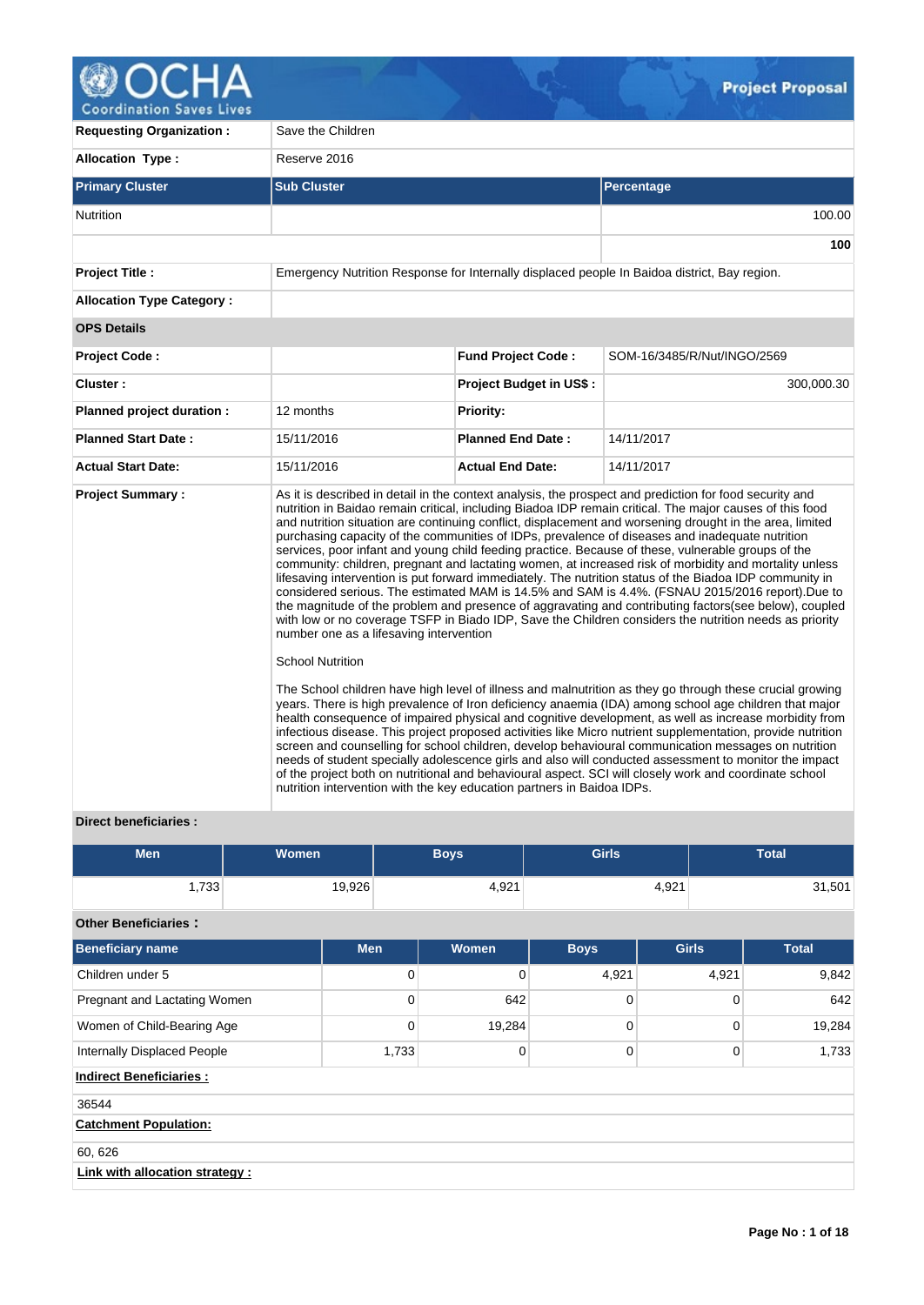The project is directly cluster strategic activities and as well as allocation strategy. This project will include treatment TSFP to address MAM and prevent them from deteriorating into SAM. SC has an ongoing project in Baidoa that consists of OTP ands referral of SAM with complications to the SC, This project will therefore complement the existing OTPs with the TSFP treatment and therefore a complete CMAM approach. SCI will further implement the IYCN activities in the 10 OTP/TSFP sites to prevent malnutrition among children 0-24 months and provide health and nutrition education sessions to mothers and care givers on optimal care practices of their children.

SCI will also implement the school nutrition project with a focus mainly on the adolescent girls so as to break the intergenerational cycle of malnutrition. In order to achieve this SCI will target 5 schools with an aim to establish a system to provide a comprehensive and routine nutrition assessment and counselling services for adolescents at school/community level and Develop key oriented nutrition behavior change communication messages for adolescents and especially girls and promote and demonstrate these messages through different communication channels. This project will therefore contribute to the cluster strategy by increasing access to live saving nutrition interventions among the IDPs and host communities of Northern Baidoa.

### **Sub-Grants to Implementing Partners :**

| <b>Partner Name</b> | <b>Partner Type</b> | <b>Budget in US\$</b> |
|---------------------|---------------------|-----------------------|
| <b>GREDDO</b>       | National NGO        | 159,615.80            |
|                     |                     | 159,615.80            |

### **Other funding secured for the same project (to date) :**

| <b>Other Funding Source</b> | Other Funding Amount |
|-----------------------------|----------------------|
|-----------------------------|----------------------|

### **Organization focal point :**

| <b>Name</b>     | <b>Title</b>                                                         | <b>Email</b>                     | <b>Phone</b>      |
|-----------------|----------------------------------------------------------------------|----------------------------------|-------------------|
| Laura Jepson    | <b>Head of Business</b><br>Development                               | Laura.Jepson@savethechildren.org | (+254) 0732888852 |
| Meftuh Omar     | <b>Nutrition Technical</b><br>Specialist                             | meftuh.omer@savethechildren.org  | +252633146471     |
| Alinur Ali Aden | <b>Executive Director I</b><br>gredosouthwest@yahoo.co.uk<br>GREDO I |                                  | +252-61-5527013   |
| 5.122521115     |                                                                      |                                  |                   |

### **BACKGROUND**

### **1. Humanitarian context analysis**

Protracted conflicts, as well as consecutive years of drought, natural hazards, and disruption of basic infrastructure have led to large-scale displacement in Somalia and across the region. Almost half the population, around 4.9 million people, is vulnerable to external shocks and lacks access to basic goods and services. Insecurity and bureaucratic impediments hinder humanitarian access. Somalia suffers from a chronic fragility of state institutions as a result of two decades of civil war.

Non state armed group continues attacks on civilians, humanitarian personnel, and government officials. Since January 2016, there has increased attacks and recaptured locations across south-central Somalia, including several towns in Lower Shabelle, Bay, and Jubaland, that resulted in the increase in the number internal displace people (Source: European Interagency Security Forum, March 23/2016) . Somalia has an estimated 1.1 million IDPs (893,000 in the south-central region, 129,000 in Puntland, and 84,000 in Somaliland). (Source: UNHCR: SOMALIA FACTSHEET April 2016) .The main reasons for displacement are food insecurity, conflict, and natural disaster. According to November 2015, FSNAU integrated food security and nutrition surveys in each of the 13 main IDP settlements across the country, indicate that over the 12 month period preceding the survey, the highest proportions of new IDP arrivals were reported in Kismayo (33%), Baidoa (32%) and Banadir (22%). Insecurity and localized floods were the main causes of displacement. There are 9,327 internally displaced households living 72 settlements in and around Baidoa town (INTERESO –Baidoa IDP Mapping exercise, April 2016). 4.7 million People are in need of food assistance, 931,000 people are in Crises (IPC Phase 3) and 22,000 in Emergency (IPC Phase 4). IDPs represent 68% of the population in crises and Emergency. according to the January 2016 food security IPC analysis , 12 out of the 13 main IDP settlements in the country were classified Crises (IPC phase 3). The report further indicated most of the IDPs households had acceptable food consumption score (FCS>42) with exception of IDPs in Dolow, Baidoa and Qardho where significant portion of households with poor (FCS<28) or borderline consumption score. 1.3 million People are in need of nutrition assistance across the country. 305,000 children under five are moderately malnourished and 58,000 children are severely malnourished (UNOCHA- Somalia Humanitarian Dashboard - April 2016).

Persistent critical rate of acute malnutrition was recorded for past six consecutive assessments in Bay region, with current Global Acute Malnutrition (GAM) level of 17.3 percent. The acute malnutrition level of Baidoa IDP as per the post deyr 2015 assessment was 14.5%, with critical level of Severe Acute Malnutrition (SAM) (4.4%), similarly the previous assessment result showed above critical level. The persistence high level of GAM rates in Baidoa IDPs irrespective of seasonal change was mainly related with household food insecurity, poor access to safe water and sanitation, low immunization coverage such as Vitamin A (48.2%) and measles (41.4%), high prevalence of morbidity rate (24.4%),poor maternal nutrition (16.4%) and as well sub optimal infant and young child feeding (IYCF). Indicating the need to have multi-facetted interventions to address the underlying contributing factors of acute malnutrition.

### **2. Needs assessment**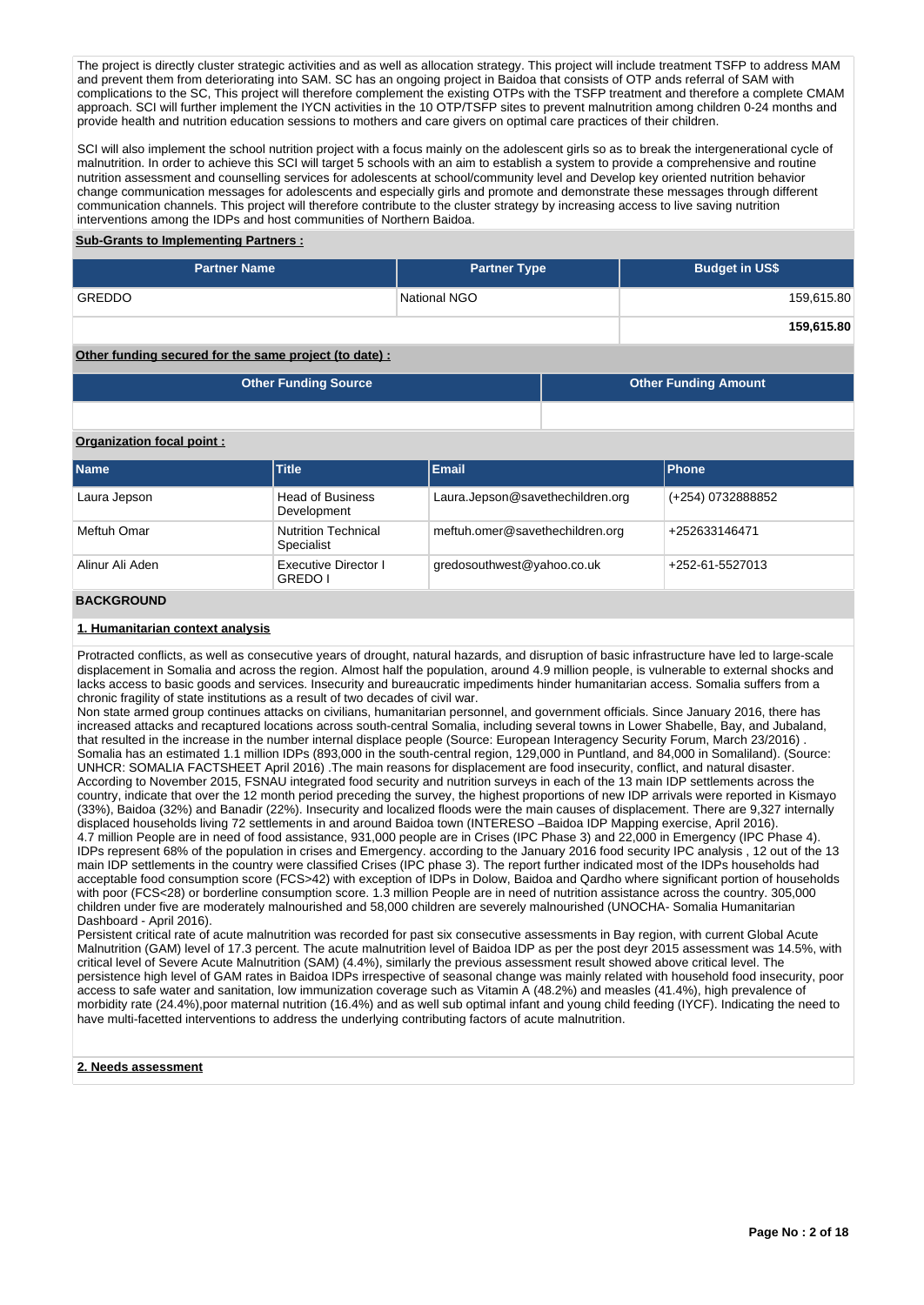SCI/GREDO is currently implementing community management of acute malnutrition since 2012 in Baidoa targeting the IDPs and host communities in the area. The Bay region has persistently shown under-5 GAM rates for boys and girls above the 15% threshold since 2007 with 2015-2016 Post Gu results showing a GAM of 14.5% among the IDP population in Baidoa. There are high rates of maternal malnutrition which are mainly linked to increased nutrient demands during pregnancy, which are not being met. High diarrhea prevalence rates show that hygiene conditions are very poor, adding to the poor nutritional status of both children and pregnant/lactating women.

SCI/GREDO have established a good community system reaching out to the beneficiaries in the area , the 2015 SQUEAC survey revealed a coverage of 70%. The current project Strengthening Nutrition in Somalia (SNS) is a consortium project aiming at improving the nutritional status of children under 5 in targeted areas of South Central Somalia which goes beyond the emergency treatment phase. It combines emergency aid provision with transitional support towards longer-term development goals. The activities therefore include: 1) treatment for the severe acute malnutrition cases; 2) prevention through IYCF program; 3) surveillance linked in to allow scale up and down as per needs; and 4) capacity building of community and existing health and nutrition structures. This approach identifies and addresses some of the root causes of malnutrition, and increase the level of locally available expertise in preventing, detecting and treating malnutrition. There are 10 Outpatient Therapeutic Program (OTP) centres in Baidoa running under the SNS project.

This however leaves a gap in the treatment of moderately malnourished children under five and pregnant and lactating women in the 10 OTP sites in Baidoa region and need for extensive community mobilization, hygiene promotion and preventive services for the larger number of moderately malnourished individuals. It is in this line that SCI proposes to incorporate this missing component of TSFP, targeting the moderately malnourished children 6-59 months and PLWs. This will also reduce the number of children deteriorating to SAM and therefore becoming more at risk of morbidity and mortality associated with severe acute malnutrition. The IYCF and community hygiene promotion messages will encourage mothers and caregivers in giving appropriate care to their children and therefore prevention of both moderate and severe acute malnutrition among especially the IDPs in Baidoa.

GREDO is an active member of the nutrition sub-cluster in the region and also the lead with the proposed activities being integrated in SCI's overall health, nutrition and food security programmes addressing underlying causes of malnutrition in Baidoa.

### School Nutrition

Following the Nutrition Causal Analysis (NCA) conducted in 2015, south Central Somalia including Baidoa region, Adolescents were found to also contribute largely to the intergeneration cycle of malnutrition. In order to address this, SCI proposes to implement a school nutrition program targeting 4 schools in the Baidoa IDPs with key interventions being; 1. Establish a system to provide a comprehensive and routine nutrition assessment and counselling services for adolescents at school/community level and 2. Develop key oriented nutrition behavior change communication messages for adolescents and especially girls and promote and demonstrate these messages through different communication channels. This will therefore involve a baseline and end line survey in the schools which will include anthropometric measurements, Hemoglobin and KAP to determine the nutrition status of the adolescent and determine the status at the end of the yearlong project. Provision of Ferrous tables or Multiple Micro Nutrient (MMN) will be issued to the adolescent girls and those found to be malnourished will be referred to OTP

### **3. Description Of Beneficiaries**

The proposed interventions are directly in line with the cluster proposed priority intervention strategies targeting Baidoa IDPs aiming at reducing the level of MAM and re-admission of cured SAM cases in the target population by implementing the targeted supplementary feeding program. This will address the current critical gaps of the ongoing nutrition program of SCI/GREDO in Baidoa IDPs. SCI will recruit community nutrition volunteers among the IDPs to support the regular case identification within the community, and also to support the nutrition team on bi-monthly mass screening of acute malnutrition targeting all eligible children, and pregnant lactating mothers in the IDPs settlements as per the IMAM guideline.

The TSFP will target the most vulnerable children 6-59 months and PLWs with moderate acute malnutrition. The project will target and screen beneficiaries based on Somalia IMAM guidelines as well as in line with international benchmarks such as SPHERE standards. Eligible beneficiaries will be identified in the community and will be re-screened by nutrition team to confirm their eligibility. The admitted beneficiaries will be given rations according to WFP's ration calculation.

SCI will promote optimal IYCF practices as a way of preventing acute malnutrition among the most vulnerable group of 0-24 months. This will be done through the establishment of Mother Support groups in the IDPs settlements as way to promote peer to peer education and counseling within these groups. These activities will be done by trained IYCF counselors. The counselors will also help in conducting IYCF mass education in the community.

Promoting key health and hygiene messages is critical to prevent new cases of malnutrition and managing those already affected and more often than not, women in the community are expected to take care of the young child. If the awareness and status of women on this issue is low, they may have little control over the resources within the family. Consequently, they will lack the awareness and resources to exercise good child-caring practices. Therefore, the project intends to provide nutrition, hygiene and health education, in the communities, and distribution sites to bring positive change on childcare and nutrition.

#### School Nutrition

Different studies have shown that school going children face high levels of illness and malnutrition as they go through the crucial growth of puberty and adolescent. 53% of school-age children suffer from Iron Deficiency Anemia, the major health Consequences of which are impaired physical and cognitive development, as well as increased morbidity from infectious diseases. Approximately 85 million or 7% of all school-age children lack sufficient vitamin A. Long-term vitamin A deficiency negatively impacts growth, impairs learning ability, and those who have VAD are at risk of blindness, malnutrition (anemia), infections (e.g. parasitic worms, malaria) and death. The prevalence of stunting and underweight among school children, two key indicators for malnutrition, is high in low-income countries, ranging from 48 to 56% for stunting and 34 to 62% for underweight children. Poor health and nutrition can have a magnified impact on the next generation, especially school-age girls. Malnourished girls become mothers who face high levels of maternal mortality and bear low birth-weight babies at greater risk of infant mortality. Schools are now a key setting where the education and health sectors can jointly take action to improve and sustain the health, nutrition and education of children previously not reached, especially girls. Save the Children is proposing interventions to integrate nutrition with a main focus on nutrition education for adolescence, micro nutrient supplementation (in line with WHO guidelines 2011), screening of children for acute malnutrition, and one to one nutrition counseling of the student. Nutrition education will target five schools in Baidoa IDPs

### **4. Grant Request Justification**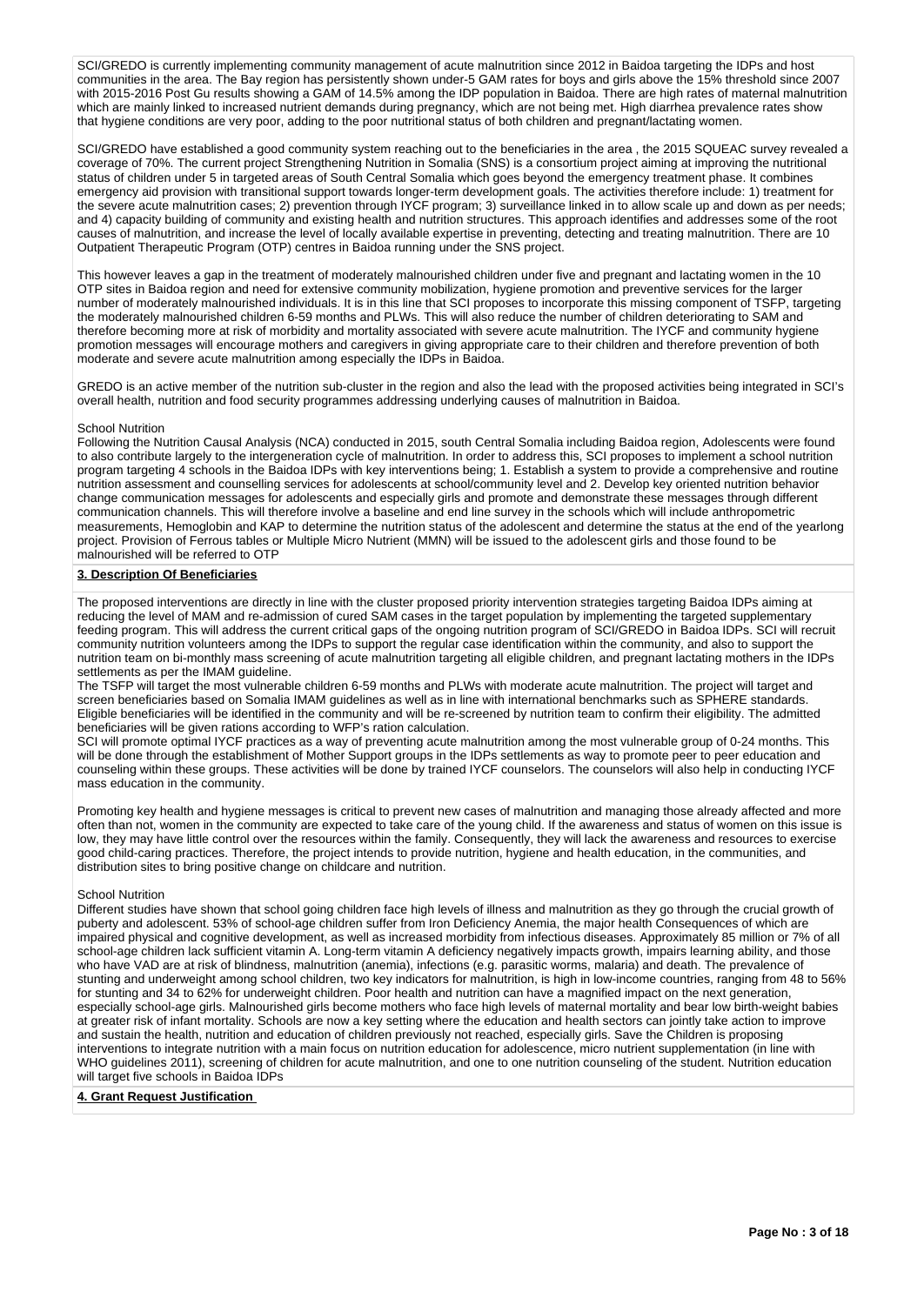Acute malnutrition remains a major public health problem in South central Somalia and more so in Baidoa especially amongst the IDPs. This significantly contributes to the increased morbidity and mortality among the most vulnerable community members. The Post Gu FSNAU nutrition results indicated a GAM of 14.5% amongst the IDPs in Baidoa with the situation expected to deteriorate further given the factors. Baidoa is the capital of Bay region, has been under the control of the Federal government of Somalia since the defeat of Al Shabaab in February 2014. Al Shabab imposed an economic siege and blocked all inland entries into the town. The protracted conflict, as well as recurring droughts, has severely affected the lives of people in Baidoa and more especially the IDPs displaced from the outskirts of Baidoa and its environs. 2016.

The communities of Baidoa and specifically the IDPs continue to experience critical challenges to food security following the 2015 elneno / flooding situation. With acute water shortages, pasture and food availability/purchasing power coupled with a struggling health system and in some cases non-existence, the community is struggling to mitigate the situation and therefore the need for SCI to respond the immediate nutrition needs.

Poor health and nutrition can have a magnified impact on the next generation, especially school-age girls. Malnourished girls become mothers who face high levels of maternal mortality and bear low birth-weight babies at greater risk of infant mortality. Schools are now a key setting where the education and health sectors can jointly take action to improve and sustain the health, nutrition and education of children previously not reached, especially girls. Research has shown that school-based nutrition programs improve children's health and nutrition, in turn leading to increased enrolment, attendance, reduced class repetition and increased educational attainment. For example, micronutrient supplementation and deworming have been shown to improve school performance and restore intelligence points. Hygiene and sanitation promotion in schools is known to improve children's health, boost school attendance and improve gender equity

#### School Nutrition

Poor health and nutrition can have a magnified impact on the next generation, especially school-age girls. Malnourished girls become mothers who face high levels of maternal mortality and bear low birth-weight babies at greater risk of infant mortality. Schools are now a key setting where the education and health sectors can jointly take action to improve and sustain the health, nutrition and education of children previously not reached, especially girls. Research has shown that school-based nutrition programs improve children's health and nutrition, in turn leading to increased enrolment, attendance, reduced class repetition and increased educational attainment. For example, micronutrient supplementation and deworming have been shown to improve school performance and restore intelligence points. Hygiene and sanitation promotion in schools is known to improve children's health, boost school attendance and improve gender equity

### **5. Complementarity**

Save the children has been implementing community management of acute malnutrition project in Baidoa with support from the SNS grant covering the severe acute malnutrition cases and some of the IYCF activities and MFA- Norway covering the TSFP aspect. The TSFP project ended in February 2016 and the current proposed activities will therefore be complimenting the full component of the management of acute malnutrition and therefore comprehensively addressing and treating both severe and moderate cases of malnutrition and the community interventions to include full scale IYCF promotion to prevent malnutrition among children 0-24 months.

Save the Children will coordinate with World Vision International on their TSFP project in Baidoa. Save the Children proposed sites for the TSFP, are sites where there is a gap and no actors that are providing TSFP services, and the proposed sites will further increase the access of nutrition services in the area. Save the Children is also an active member of sub-national, national and regional coordination mechanisms in South Somalia and Nairobi, and coordinates closely with community-based organisations and other international actors operating in Biadoa. SC will work in partnership with GREDO which is the lead partner of the sub-national nutrition cluster Bay region, also active member sub-national inter-cluster meetings. Save the Children will work in close collaboration with the United Nations (particularly OCHA and UNHCR) on issues related with returnees and possible new displacement.

Save the Children will work in collaboration with Intersos and the Education Cluster who are supporting the schools in Baidoa in order to implement the school nutrition program. This will include attending the education sub-cluster meetings in Baidoa, identifying the adolescents in the schools with Intersos who will be provided the ferrous tables and the nutrition education sessions held in the schools, school clubs and other venues targeting the school going children. SCI will also work with UNICEF and the nutrition cluster to get the supplies for the schools nutrition to include the ferrous for the adolescent girls. The main activities will include treatment for the severe acute malnutrition cases among school going children by refereeing the identified cases to the nutrition centers within Baidoa and provision of ferrous tablets, prevention of malnutrition through nutrition education sessions, surveillance to assess the needs and capacity building of community and existing health and nutrition structures.

Save the Children and Center for Peace and Democracy (CPD) participate regularly in Cluster coordination , sharing information with other agencies; assisting in jointly assessing/analyzing information; prioritizing in-country interventions and locations to fill gaps and avoid the duplication of efforts; monitoring the humanitarian situation and the sector response; adapting/re-planning as necessary; mobilizing resources; and advocating for humanitarian action.

### **LOGICAL FRAMEWORK**

#### **Overall project objective**

Contribute to the reduction of morbidity and mortality related to malnutrition by Increase access to quality live saving nutrition services for children under five, pregnant and lactating women and reduce among the Baidoa IDPs byJuly 2017

| <b>Nutrition</b>                                                                                 |                                                                                                                                                                                                                                                                                             |                                 |  |  |  |  |  |  |  |  |  |
|--------------------------------------------------------------------------------------------------|---------------------------------------------------------------------------------------------------------------------------------------------------------------------------------------------------------------------------------------------------------------------------------------------|---------------------------------|--|--|--|--|--|--|--|--|--|
| <b>Cluster objectives</b>                                                                        | <b>Strategic Response Plan (SRP) objectives</b>                                                                                                                                                                                                                                             | <b>Percentage of activities</b> |  |  |  |  |  |  |  |  |  |
| Reduction of nutrition related morbidity and<br>mortality rates to below emergency<br>thresholds | Somalia HRP 2016                                                                                                                                                                                                                                                                            | 100                             |  |  |  |  |  |  |  |  |  |
| <b>WOMAN</b>                                                                                     | <b>Contribution to Cluster/Sector Objectives:</b> The project objective is directly contributing the cluster objective in scaling up nutrition<br>services to treat and prevent acute malnutrition and related morbidity and mortality among under-five children and pregnant and lactating |                                 |  |  |  |  |  |  |  |  |  |

#### **Outcome 1**

Increased access to emergency nutrition services to children under five and pregnant and lactating women in Baidoa IDP settlements

**Output 1.1**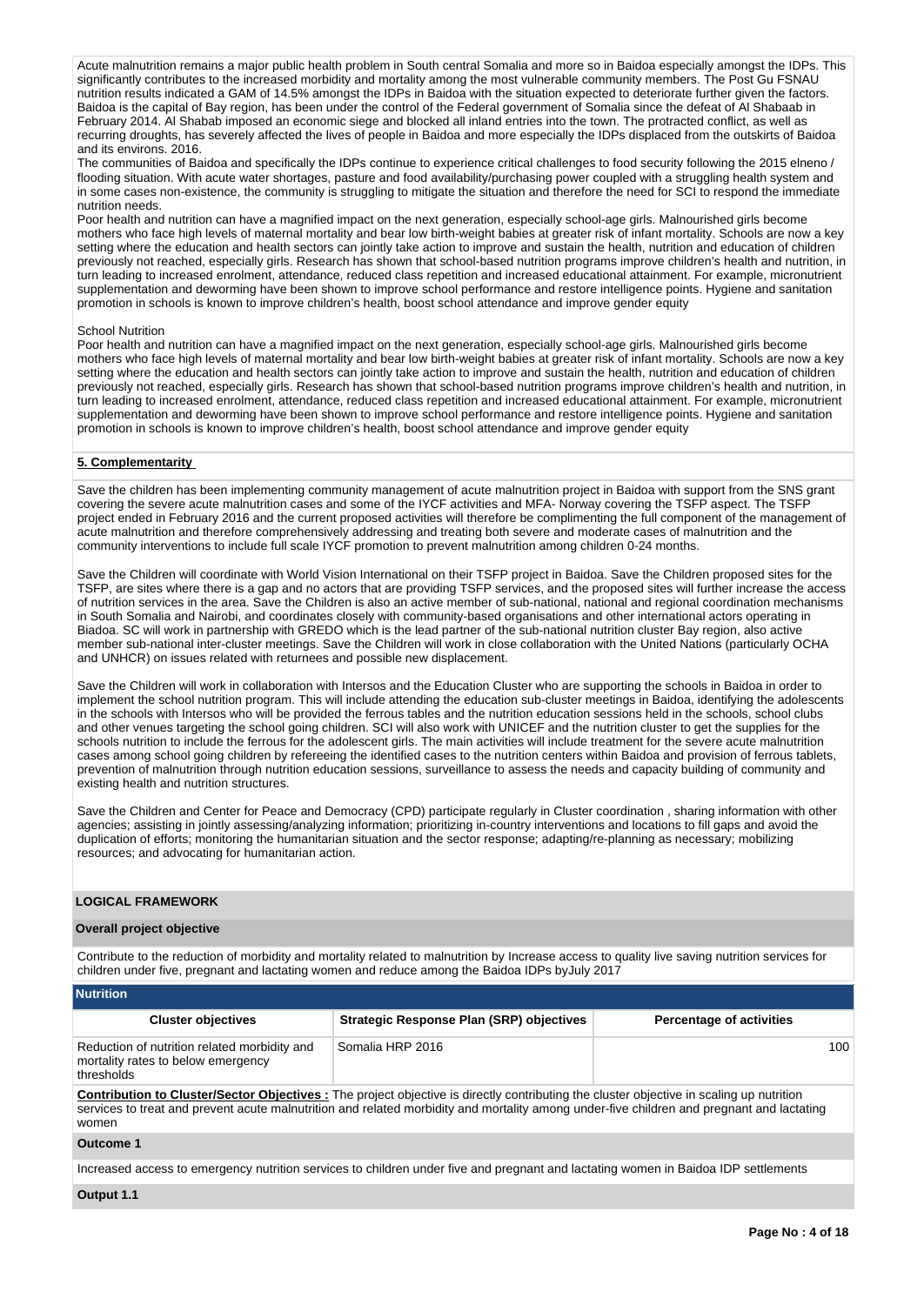### **Description**

Improved access to quality TSFP service for Moderate malnourished children 6-59months of age and pregnant and lactating mother

## **Assumptions & Risks**

## **Activities**

# **Activity 1.1.1**

**Standard Activity : Community screening for malnutrition and referral**

Conduct active case finding in the community through regular community nutritional screening, social mobilization by trained community nutrition volunteers and nutrition teams

### **Activity 1.1.2**

**Standard Activity : Not Selected**

Admission of children 6-59 months with MAM into TSFP program. This will include OTP discharges

### **Activity 1.1.3**

**Standard Activity : Treatment of moderately malnourished pregnant and lactating women**

Admission of pregnant and lactating women with MAM into TSFP program

## **Indicators**

|                                |                                                           |                                                                                                                        | End cycle beneficiaries | <b>End</b><br>cycle |                   |               |  |  |  |
|--------------------------------|-----------------------------------------------------------|------------------------------------------------------------------------------------------------------------------------|-------------------------|---------------------|-------------------|---------------|--|--|--|
| Code                           | <b>Cluster</b>                                            | <b>Indicator</b>                                                                                                       | <b>Men</b>              | <b>Women</b>        | <b>Boys</b> Girls | <b>Target</b> |  |  |  |
| Indicator 1.1.1                | Nutrition                                                 | Number of under five PLW's screened                                                                                    |                         |                     |                   | 21,826        |  |  |  |
|                                |                                                           | <b>Means of Verification: TSFP registers, TSFP weekly tally sheets, CMAM reports</b>                                   |                         |                     |                   |               |  |  |  |
| Indicator 1.1.2                | Nutrition                                                 | Number of children (6-59 months) and pregnant<br>and lactating women admitted in treatment<br>programmes               |                         |                     |                   | 3,872         |  |  |  |
|                                |                                                           | Means of Verification: TSFP registers, TSFP weekly tally sheets, CMAM reports (3230 children 6-59 months and 642 PLWs) |                         |                     |                   |               |  |  |  |
| <b>Outcome 2</b>               |                                                           |                                                                                                                        |                         |                     |                   |               |  |  |  |
|                                |                                                           | Increased access to IDP communities in integrated nutrition, hygiene and health education preventive services          |                         |                     |                   |               |  |  |  |
| Output 2.1                     |                                                           |                                                                                                                        |                         |                     |                   |               |  |  |  |
| <b>Description</b>             |                                                           |                                                                                                                        |                         |                     |                   |               |  |  |  |
|                                |                                                           | Improved nutrition, hygiene and health behaviors amongst the targeted communities                                      |                         |                     |                   |               |  |  |  |
| <b>Assumptions &amp; Risks</b> |                                                           |                                                                                                                        |                         |                     |                   |               |  |  |  |
|                                |                                                           |                                                                                                                        |                         |                     |                   |               |  |  |  |
| <b>Activities</b>              |                                                           |                                                                                                                        |                         |                     |                   |               |  |  |  |
| Activity 2.1.1                 |                                                           |                                                                                                                        |                         |                     |                   |               |  |  |  |
|                                | Standard Activity: Nutrition health and Hygiene promotion |                                                                                                                        |                         |                     |                   |               |  |  |  |
|                                |                                                           | Conduct nutrition, hygiene and health education for community and care-takers attending TSFP                           |                         |                     |                   |               |  |  |  |
| Activity 2.1.2                 |                                                           |                                                                                                                        |                         |                     |                   |               |  |  |  |
|                                | Standard Activity: Nutrition health and Hygiene promotion |                                                                                                                        |                         |                     |                   |               |  |  |  |

Conduct training for community volunteers on key nutrition/health/hygiene messaging,

# **Indicators**

|                    |                                                                  |                                                                                                                                           | <b>End cycle beneficiaries</b> | <b>End</b><br>cycle |               |  |        |  |  |  |
|--------------------|------------------------------------------------------------------|-------------------------------------------------------------------------------------------------------------------------------------------|--------------------------------|---------------------|---------------|--|--------|--|--|--|
| Code               | <b>Cluster</b>                                                   | <b>Indicator</b>                                                                                                                          | <b>Men</b>                     | <b>Boys</b> Girls   | <b>Target</b> |  |        |  |  |  |
| Indicator 2.1.1    | <b>Nutrition</b>                                                 | Number of Nutrition, Health and Hygiene<br>Promotion Sessions conducted                                                                   |                                |                     |               |  | 480    |  |  |  |
|                    | <b>Means of Verification:</b> NNHP registers and monthly reports |                                                                                                                                           |                                |                     |               |  |        |  |  |  |
| Indicator 2.1.2    | <b>Nutrition</b>                                                 | Number of male and female Staff/Community<br>Health Workers/outreach workers trained on<br>Nutrition Health, Hygiene Promotion            |                                |                     |               |  | 280    |  |  |  |
|                    | <b>Means of Verification:</b> NNHP registers and monthly reports |                                                                                                                                           |                                |                     |               |  |        |  |  |  |
| Indicator 2.1.3    | <b>Nutrition</b>                                                 | Number of people reached with Key messages                                                                                                |                                |                     |               |  | 17,210 |  |  |  |
|                    | <b>Means of Verification:</b> NNHP registers and monthly reports |                                                                                                                                           |                                |                     |               |  |        |  |  |  |
| Outcome 3          |                                                                  |                                                                                                                                           |                                |                     |               |  |        |  |  |  |
|                    |                                                                  | Nutritional status of school children improved, reversal of cognitive loss of school children, and increased health awareness of students |                                |                     |               |  |        |  |  |  |
| Output 3.1         |                                                                  |                                                                                                                                           |                                |                     |               |  |        |  |  |  |
| <b>Description</b> |                                                                  |                                                                                                                                           |                                |                     |               |  |        |  |  |  |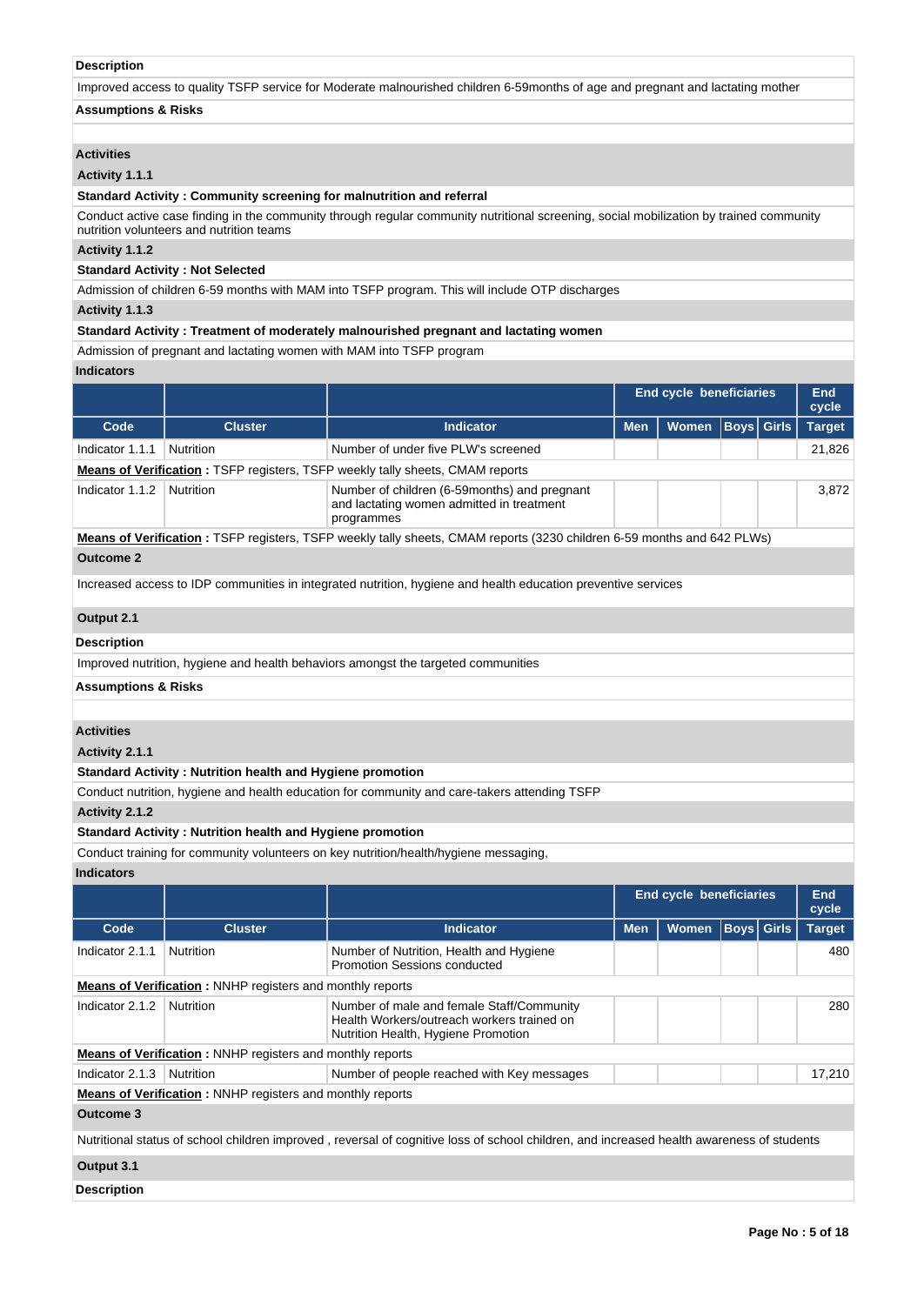### Improved nutritional status among adolescents children

## **Assumptions & Risks**

## **Activities**

**Activity 3.1.1** 

### **Standard Activity : Capacity building**

Conduct nutrition education sessions at the schools, and provide nutrition counselling for students

**Activity 3.1.2** 

# **Standard Activity : Not Selected**

Establish school nutrition Club

## **Activity 3.1.3**

## **Standard Activity : Not Selected**

Conduct baseline and end line nutrition surveys (School nutrition survey)

## **Activity 3.1.4**

## **Standard Activity : Not Selected**

## Supplementation of micronutrient for student

## **Indicators**

|                                        |                                                                                 |                                                                                                          | <b>End cycle beneficiaries</b>           |  |  |  | End<br>cycle |  |               |  |
|----------------------------------------|---------------------------------------------------------------------------------|----------------------------------------------------------------------------------------------------------|------------------------------------------|--|--|--|--------------|--|---------------|--|
| Code                                   | <b>Cluster</b>                                                                  | <b>Indicator</b>                                                                                         | <b>Boys</b> Girls<br><b>Men</b><br>Women |  |  |  |              |  | <b>Target</b> |  |
| Indicator 3.1.1                        | Nutrition                                                                       | Numbers of students receiving nutrition<br>counselling                                                   |                                          |  |  |  | 445          |  |               |  |
|                                        | <b>Means of Verification:</b> School registers, monthly reports                 |                                                                                                          |                                          |  |  |  |              |  |               |  |
| Indicator 3.1.2                        | Nutrition                                                                       | Number of school nutrition clubs established                                                             |                                          |  |  |  | 5            |  |               |  |
|                                        | <b>Means of Verification:</b> School registers, monthly reports, club registers |                                                                                                          |                                          |  |  |  |              |  |               |  |
| Indicator 3.1.3                        | Nutrition                                                                       | Number of Nutrition operational researches<br>conducted                                                  |                                          |  |  |  | 2            |  |               |  |
|                                        | <b>Means of Verification:</b> survey reports                                    |                                                                                                          |                                          |  |  |  |              |  |               |  |
| Indicator 3.1.4                        | Nutrition                                                                       | Number of students (Adolescent girls)<br>supplemented with micronutrients                                |                                          |  |  |  | 1,855        |  |               |  |
|                                        | <b>Means of Verification:</b> school registers and monthly reports              |                                                                                                          |                                          |  |  |  |              |  |               |  |
| Indicator 3.1.5                        | Nutrition                                                                       | No. of students (boys and girls) reached with Key<br>nutrition and Health messages promotion<br>messages |                                          |  |  |  | 3,710        |  |               |  |
|                                        | <b>Means of Verification:</b> school registers and monthly reports              |                                                                                                          |                                          |  |  |  |              |  |               |  |
| <b>Additional Targets:</b>             |                                                                                 |                                                                                                          |                                          |  |  |  |              |  |               |  |
| <b>M&amp;R</b>                         |                                                                                 |                                                                                                          |                                          |  |  |  |              |  |               |  |
| <b>Monitoring &amp; Reporting plan</b> |                                                                                 |                                                                                                          |                                          |  |  |  |              |  |               |  |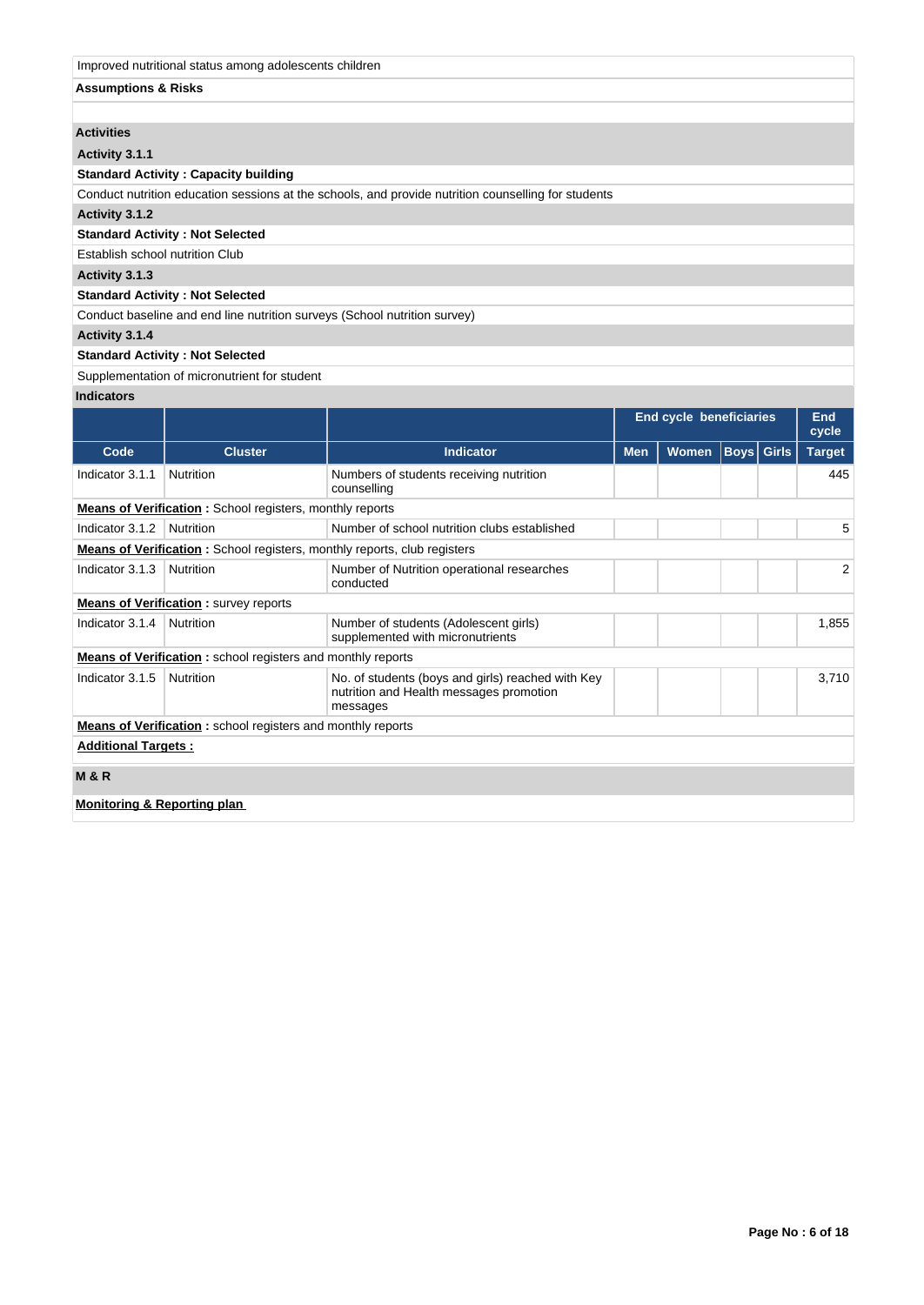SCI is expanding upon traditional monitoring and evaluation, with what is called the SCI MEAL approach. This is an integrated system that generates detailed, field-based information and continuously improves program quality and learning. Led by an independent MEAL team, this system ensures stakeholder opinions are actively sought, activities are assessed against quality benchmarks, program improvement actions are planned and completed, and findings feedback into management decision making and organizational knowledge. A monitoring and evaluation plan will be developed for the project. This will include a detailed indicator performance tracking table that will be used to track progress towards performance targets. SCI data collection tools for the existing nutrition program will be used to collect and analyze project data. At project level, there will be a monthly review and analysis of data from program implementation and the results will be used to make any required implementation adjustments. Monthly review meetings will also include discussions key challenges and actions on how to address the challenges. The last project review meeting will include an analysis of the overall project performance and of lessons learned. SCI MEAL will conduct independent monitoring of program quality following standards that are agreed upon by the technical and the MEAL team. Outcomes of these monitoring visits will be discussed with the project team to address quality shortcomings

GREDO: In terms of programme monitoring, documentation will been put in place to include the beneficiary registers, patient cards and ration cards. This also includes daily consumption sheets of all nutrition supplies signed by the beneficiaries through thumb print. SCI M & E team will visit the area and with the presence of SCI in Baidoa, continuous monitoring will take place on a monthly basis. During the monitoring visits and technical specialists visits, all these documentations will be triangulated to show the use of nutrition supplies and if this is appropriate and in accordance with the international standards.

In some of the OTP centers where access by SCI staff is limited, additional layer of performance assessment will be maintained through remote monitoring, whereby pictures of registers and OTP cards are maintained and uploaded to a centralized database on a weekly basis. This will ensure that staff in Mogadishu and Nairobi, including international staff, can access key documents and ensure that different programmatic and technical criteria are met.

Beneficiary exit interviews will also be conducted frequently to show how the service delivery has been undertaken by the staff. All real time nutrition data will be managed through on-line CMAM database per site for the nutrition specialists to be able to look through the weekly data and identify any shortfall immediately

Nutrition surveillance will be practiced where children are screened on a monthly basis in the community by the Community Nutrition Volunteers (CNVs) on mobile data and this is analyzed in the country office to give a snapshot of the nutrition situation in the communities being served. This will assist in the planning of the activities for the subsequent month with anticipation of either an increase or decrease in beneficiaries.

### **Workplan**

| Activitydescription                                                                                                                                                 | Year | 1        | $\overline{2}$ | 3            | 4                        | 5            | 6.           |                         | 8            | 9 | $10$ 11 12 |              |
|---------------------------------------------------------------------------------------------------------------------------------------------------------------------|------|----------|----------------|--------------|--------------------------|--------------|--------------|-------------------------|--------------|---|------------|--------------|
| Activity 1.1.1: Conduct active case finding in the community through regular<br>community nutritional screening, social mobilization by trained community nutrition |      |          |                |              |                          |              |              |                         |              |   | $x \mid x$ |              |
| volunteers and nutrition teams                                                                                                                                      | 2017 | X.       |                |              | $x \mid x \mid x \mid x$ |              | ΙX.          | $\mathsf{X}$            | $\mathsf{X}$ |   |            |              |
| Activity 1.1.2: Admission of children 6-59 months with MAM into TSFP program.<br>This will include OTP discharges                                                   | 2016 |          |                |              |                          |              |              |                         |              |   | X          | $\mathsf{X}$ |
|                                                                                                                                                                     | 2017 | $\times$ |                | $X$ $X$ $X$  |                          | <b>X</b>     | $\mathsf{X}$ | ΙX.                     | ΙX           |   |            |              |
| Activity 1.1.3: Admission of pregnant and lactating women with MAM into TSFP<br>program                                                                             | 2016 |          |                |              |                          |              |              |                         |              |   | X          | $\mathsf{X}$ |
|                                                                                                                                                                     | 2017 | <b>X</b> | $ X $ $ X $    |              |                          | <b>X</b>     | <b>X</b>     | $\mathsf{X}$            | ΙX           |   |            |              |
| Activity 2.1.1: Conduct nutrition, hygiene and health education for community and<br>care-takers attending TSFP                                                     | 2016 |          |                |              |                          |              |              |                         |              |   | X          | ΙX.          |
|                                                                                                                                                                     | 2017 | <b>X</b> | X.             | $\mathsf{X}$ | $\mathsf{X}$             | <sup>X</sup> | X            | $\overline{\mathsf{x}}$ | X            |   |            |              |
| Activity 2.1.2: Conduct training for community volunteers on key<br>nutrition/health/hygiene messaging,                                                             | 2016 |          |                |              |                          |              |              |                         |              |   |            |              |
|                                                                                                                                                                     | 2017 | <b>X</b> |                | $\mathsf{X}$ |                          |              |              |                         |              |   |            |              |
| Activity 3.1.1: Conduct nutrition education sessions at the schools, and provide<br>nutrition counselling for students                                              | 2016 |          |                |              |                          |              |              |                         |              |   | X          | $\mathsf{X}$ |
|                                                                                                                                                                     | 2017 | X.       | $\mathsf{X}$   | $\mathsf{X}$ | $\mathsf{X}$             | <b>X</b>     | <b>X</b>     | $\overline{\mathsf{x}}$ | X            |   |            |              |
| Activity 3.1.2: Establish school nutrition Club                                                                                                                     | 2016 |          |                |              |                          |              |              |                         |              |   | X          | ΙX.          |
|                                                                                                                                                                     | 2017 | X.       | $\mathsf{X}$   |              |                          |              |              |                         |              |   |            |              |
| Activity 3.1.3: Conduct baseline and end line nutrition surveys (School nutrition<br>survey)                                                                        | 2016 |          |                |              |                          |              |              |                         |              |   |            |              |
|                                                                                                                                                                     | 2017 |          |                |              |                          |              |              |                         | X            |   |            |              |
| Activity 3.1.4: Supplementation of micronutrient for student                                                                                                        | 2016 |          |                |              |                          |              |              |                         |              |   | X          | ΙX.          |
|                                                                                                                                                                     | 2017 | X        |                |              |                          |              |              |                         |              |   |            |              |
| <b>OTHER INFO</b>                                                                                                                                                   |      |          |                |              |                          |              |              |                         |              |   |            |              |
| <b>Accountability to Affected Populations</b>                                                                                                                       |      |          |                |              |                          |              |              |                         |              |   |            |              |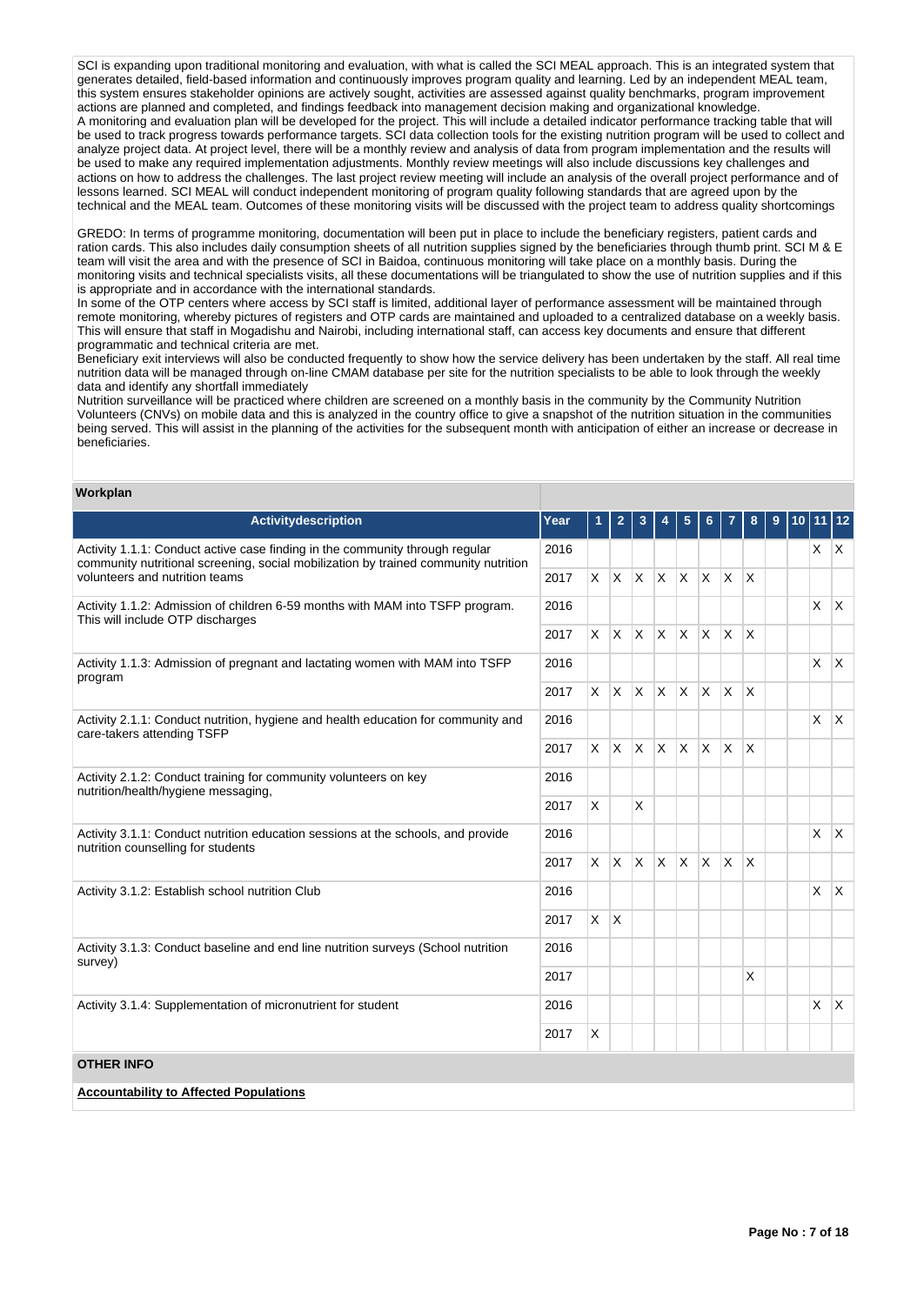A detailed Monitoring Evaluation Accountability and Learning (MEAL) Framework and plan will be developed for the project. Joint monitoring visits by Save the Children and the partner will be conducted at least quarterly to all project sites. The outcomes of these monitoring visits will be discussed with the project team to address quality shortcomings. Further key stakeholders, including children, will be given platforms to participate in critical reflection and feedback processes on the performance of this project. Save the Children's child participation tools will be applied to ensure meaningful, safe, inclusive and voluntary participation of children. A robust and user friendly accountability mechanism will be agreed between beneficiaries (children – boys and girls, and community adults) who are stakeholders in the project. The system will involve sharing project information with beneficiaries, creating opportunities for beneficiaries to participate in implementing the project and a mechanism for receiving and handling feedback and complaints. Outcomes of the accountability system will be fed into monthly review meetings to inform decision making in regard to improving the quality of services delivered to beneficiaries Communities will be able to provide feedback confidentially using the Save the Children's hotline number.

#### **Implementation Plan**

In Baidoa Save the Children has been working in partnership with local NGO GREDO, who will directly implement activities with Save the Children's technical and training support to ensure quality programming. Save the Children has been partnering with GREDO in BAIDOA since 2012 in the following sectors: WASH, Nutrition, and Health. They have proven to be a strong implementing partner and their staff have expertise across a range of sectors and have demonstrated their capacity to deliver quality and timely interventions. GREDO team will be supported by SCI nutrition program manager and Program Officers based in Baidoa field office to ensure close monitoring and support to implementing partner.

By taking the dispersed nature of 72 IDPs settlements in and around Baidoa town, Save the Children/GREDO will deploy two mobile nutrition teams to increase access to service to IDPs in 20 selected sites; the sites will be selected with consultation of representatives based proximity of the cluster of IDPs settlement, convenience for the beneficiaries, and population size. The mobile team will consist of nutrition supervisor, nutrition nurse, screener, registration Clerk, community mobilizer, and IYCF counselors. The nutrition team will support by nutrition program manager who will conduct regular supportive supervision and monitoring to ensure the program quality. In addition to mobile team SCI/GREDO will recruit from IDPs community nutrition volunteers that will support the team on community mobilization and active case finding, each treatment sites will have at least four CNVs. The CNV will be selected from different IDP settlements to ensure fair distribution, and in selection process SCI/GREDO will actively involve the project IDP implementation committees. Save the children will also establish 20 mother supporting groups to promote peer to peer support on IYCF promotion activities, each supporting groups will consist at least 10 members, . The Mother supporting group will be supported and supervised IYCF councillors. Save the Children will train nutrition and community volunteers on IMAM, IYCF and Key messages on nutrition, Hygiene, and health,

Save the Children have active PCA and FLA with UNICEF and WFP respectively, covering Mogadishu, Hiran, Puntland and Somaliland. Save the Children will approach WFP for FLA amended to obtain supplies needed for this project. SCI will also budget procurement of contingency supplies to cover for possible pipeline break and the duration of FLA amendment process. SCI will obtain supplies of TSFP (MUAC, weight scale, height board) from UNICEF and RUSF from WFP. Save the children will hire light vehicles for the mobile nutrition team and also hire regularly trucks to transport supplies from the center to project site.

Save the Children is active member of sub-national, national and regional coordination mechanisms in South Somalia and Nairobi, and coordinates closely with community-based organizations and other international actors operating in Baidoa. GREDO is the lead partner of the sub-national nutrition cluster Bay region, also active member sub-national inter-cluster meetings. Save the Children will work in close collaboration with the United Nations (particularly OCHA and UNHCR) on issues related with returnees and possible new displacement. Save the Children and GREDO participate regularly in Cluster coordination , sharing information with other agencies; assisting in jointly assessing/analyzing information; prioritizing in-country interventions and locations to fill gaps and avoid the duplication of efforts; monitoring the humanitarian situation and the sector response; adapting/re-planning as necessary; mobilizing resources; and advocating for humanitarian action. Save the children will coordinate with Intersos in the implementation of the school nutrition in the 4 schools identified in Baidoa and will also work closely with the education sub-cluster members i

### **Coordination with other Organizations in project area**

| Name of the organization | Areas/activities of collaboration and rationale                                                                                          |
|--------------------------|------------------------------------------------------------------------------------------------------------------------------------------|
| <b>UNOCHA</b>            | Issue related with IDPs and returnees                                                                                                    |
| <b>UNCHR</b>             | Issue related with IDPs and returnees                                                                                                    |
| Nutrition cluster        | Sharing information, assessment, coordination                                                                                            |
| <b>WFP</b>               | Supplies for MAM treatment                                                                                                               |
| <b>INTERSOS</b>          | To identify the adolescents in the schools who will be provided the<br>ferrous tables and the carrying out nutrition education sessions. |
| <b>UNICEF</b>            | supplies for the schools nutrition and ferrous tables                                                                                    |
|                          |                                                                                                                                          |

**Environment Marker Of The Project**

A+: Neutral Impact on environment with mitigation or enhancement

### **Gender Marker Of The Project**

2a- The project is designed to contribute significantly to gender equality

#### **Justify Chosen Gender Marker Code**

Women will be included in the process of selecting a safe distribution point and time schedule to ensure that no delays in service

- provision can cause security threats to women and children
- The project will collaborate with available mechanisms to prevent occurrence of gender-based violence. This will be fully mainstreamed in the trainings and community mobilization events
- Beneficiaries data will be disaggregated by age and gender
- Emergency teams include women and men, and you strive to achieve gender balance
- $\Box$  Save the Children will monitor intended and unintended effects of the response on women and men

### **Protection Mainstreaming**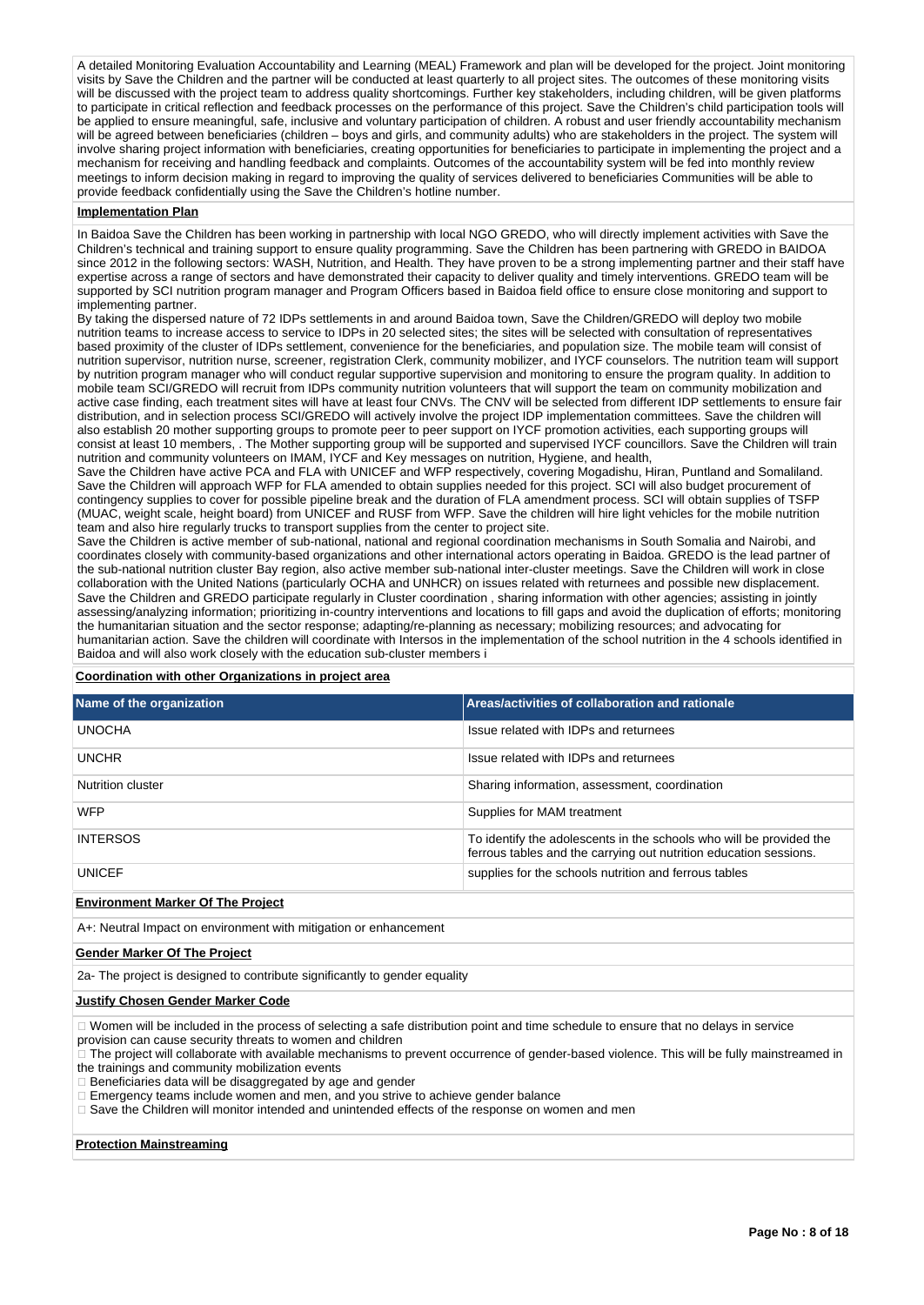Save the Children has strong accountability framework policy. Every staffs are trained be before being deployed to the field. The community will be actively participated throughout the project implementation process. From the community the project team will use/establish village level committees, and regular review meeting will be conducted. The proposed activities are crafted to ensure the full and active participation of women in project implementation and on-going monitoring-based planning, particularly in the community components of the project. Opportunities to directly encourage women's participation exist through ensuring a 50:50 gender balance in the community structures such as village committees, community based volunteer. The mobile nutrition sites will be selected in collaboration with the village committee in area that is Save from any violence to the beneficiaries. Save the Children will make a beneficiary feedback mechanism that is convent based on the context.

### **Country Specific Information**

### **Safety and Security**

Save the Children has developed the necessary security protocols and procedures to effectively work in Somalia, which are regularly reviewed and updated. In addition, Save the Children devotes appropriate resources to security management for our staff, programming and beneficiaries. Strict adherence to agency security policies is enforced.

While emergency interventions in Somalia carry a high degree of risk, Save the Children has experience implementing programs in Somalia, and more specifically, experience implementing health, nutrition and WASH interventions in the area proposed for this project. With this experience comes knowledge and skills in risk mitigation. Save the Children operates on a low profile basis, limiting branding and not advertising our presence in the area, and by maintaining minimal staff and assets. Our priority is the safety of our beneficiaries, GREDO and Save the Children staff, and delivering the lifesaving assistance needed to the communities

### **Access**

SCI has an office in Baidoa and is currently implementing other projects in IDP settlements in Baidoa which will make access/ monitoring easier for project staff. Save the Children will also participates in the regular INGO – Donor – UN coordination group that is monitoring humanitarian access in critical areas of Somali. Should access to the area of intervention (or parts of it) be limited due to political/military events/decisions save the children will do everything possible to negotiate access. Should the area become and remain inaccessible save the Children will discuss with the donor about further procedures/ processes.

### **BUDGET**

| Code | <b>Budget Line Description</b>                                                                                                                                                                                                                                                                                                                                                                                                                                                                   |   | $D / S$ Quantity | <b>Unit</b><br>cost            | <b>Duration</b><br>Recurran charged | $\frac{9}{6}$ | <b>Total Cost</b> |
|------|--------------------------------------------------------------------------------------------------------------------------------------------------------------------------------------------------------------------------------------------------------------------------------------------------------------------------------------------------------------------------------------------------------------------------------------------------------------------------------------------------|---|------------------|--------------------------------|-------------------------------------|---------------|-------------------|
|      |                                                                                                                                                                                                                                                                                                                                                                                                                                                                                                  |   |                  |                                | ce                                  | to CHF        |                   |
|      | <b>Staff and Other Personnel Costs</b>                                                                                                                                                                                                                                                                                                                                                                                                                                                           |   |                  |                                |                                     |               |                   |
| 1.1  | <b>Nutrition Program Manager</b>                                                                                                                                                                                                                                                                                                                                                                                                                                                                 | D |                  | $1 \mid 3,500$<br>.00.         | 12                                  | 22.25         | 9,345.00          |
|      | Nutrition Programme Manager has the overall responsibility of ensuring quality reporting of nutrition projects and provide support<br>to the nutrition staff by building capacities, supplies, reporting through the database and coordination, thus nutrition PM will<br>expect to extend support to SHF project team and dedicate part of his time to the quality programming. The unit cost is \$3,500<br>and SHF will contribute 22.25% over the life of the award.                          |   |                  |                                |                                     |               |                   |
| 1.2  | Nutrition Project coordinator - BAIDOA                                                                                                                                                                                                                                                                                                                                                                                                                                                           | D |                  | $1 \quad 2,096$<br>.00         | $12 \overline{ }$                   | 100.00        | 25,152.00         |
|      | Nutrition project coordinator will be based in Baidoa and will be in charge to coordinating the Implementation of SHF nutrition<br>projects in BAY regions region s/he is also responsible for coordinating with the government and partners on the ground with<br>support from the Nutrition Program Manager. S/he will manage project budget, prepare quality reports and ensure quality service<br>delivery. The unit cost is \$2,096 and SHF will contribute 50% over the life of the award. |   |                  |                                |                                     |               |                   |
| 1.3  | <b>Technical Assistance Support</b>                                                                                                                                                                                                                                                                                                                                                                                                                                                              | D |                  | $1$   275.0<br>$\Omega$        | $\overline{2}$                      | 100.00        | 550.00            |
|      | The Technical Assistance will be involved in the kick off meetings, project monitoring and review of the reports hence SHF will<br>contribute 2 days of other cost at \$275 each.                                                                                                                                                                                                                                                                                                                |   |                  |                                |                                     |               |                   |
| 1.4  | Head of Monitoring Evaluation Accountability and Learning<br>(MEAL)                                                                                                                                                                                                                                                                                                                                                                                                                              | D |                  | $1 \overline{6,224}$<br>.00.   | 12                                  | 7.60          | 5,676.29          |
|      | The head of Monitoring Evaluation Accountability and Learning (MEAL) will give overall management of key monitoring and<br>evaluation activities including reports on quality benchmarks, digitial data gathering, baselines and third party monitoring<br>activities. The unit cost is \$6,224 and SHF will contribute 7.6% over the life of the award.                                                                                                                                         |   |                  |                                |                                     |               |                   |
| 1.5  | Finance Assistant-Baidoa                                                                                                                                                                                                                                                                                                                                                                                                                                                                         | D |                  | $1 \mid 772.0$<br><sup>0</sup> | $12 \overline{ }$                   | 35.00         | 3,242.40          |
|      | The Finance Assistant will be assisting the finance officer for managing this award and ensuring all our expenditure is in line with<br>the donor regulations ,processing payments and maintaining cash. The unit cost is \$772 and SHF will contribute 35% over the life<br>of the award.                                                                                                                                                                                                       |   |                  |                                |                                     |               |                   |
| 1.6  | Logistic Assistant-Baidoa                                                                                                                                                                                                                                                                                                                                                                                                                                                                        | D |                  | 1 772.0<br>U                   | 12                                  | 35.00         | 3,242.40          |
|      | The logistics Assistant will be assisting the Log officer for purchasing supplies for this project, maintaining the inventory of drugs<br>purchased under this project as well as organising transport for the mobile teams and during workshops. The unit cost is \$772<br>and SHF will contribute 35% over the life of the award.                                                                                                                                                              |   |                  |                                |                                     |               |                   |
| 1.7  | Admin/Human Resources officer-Baidoa                                                                                                                                                                                                                                                                                                                                                                                                                                                             | D |                  | $1 \mid 1,450$<br>.00          | $12 \overline{ }$                   | 35.00         | 6,090.00          |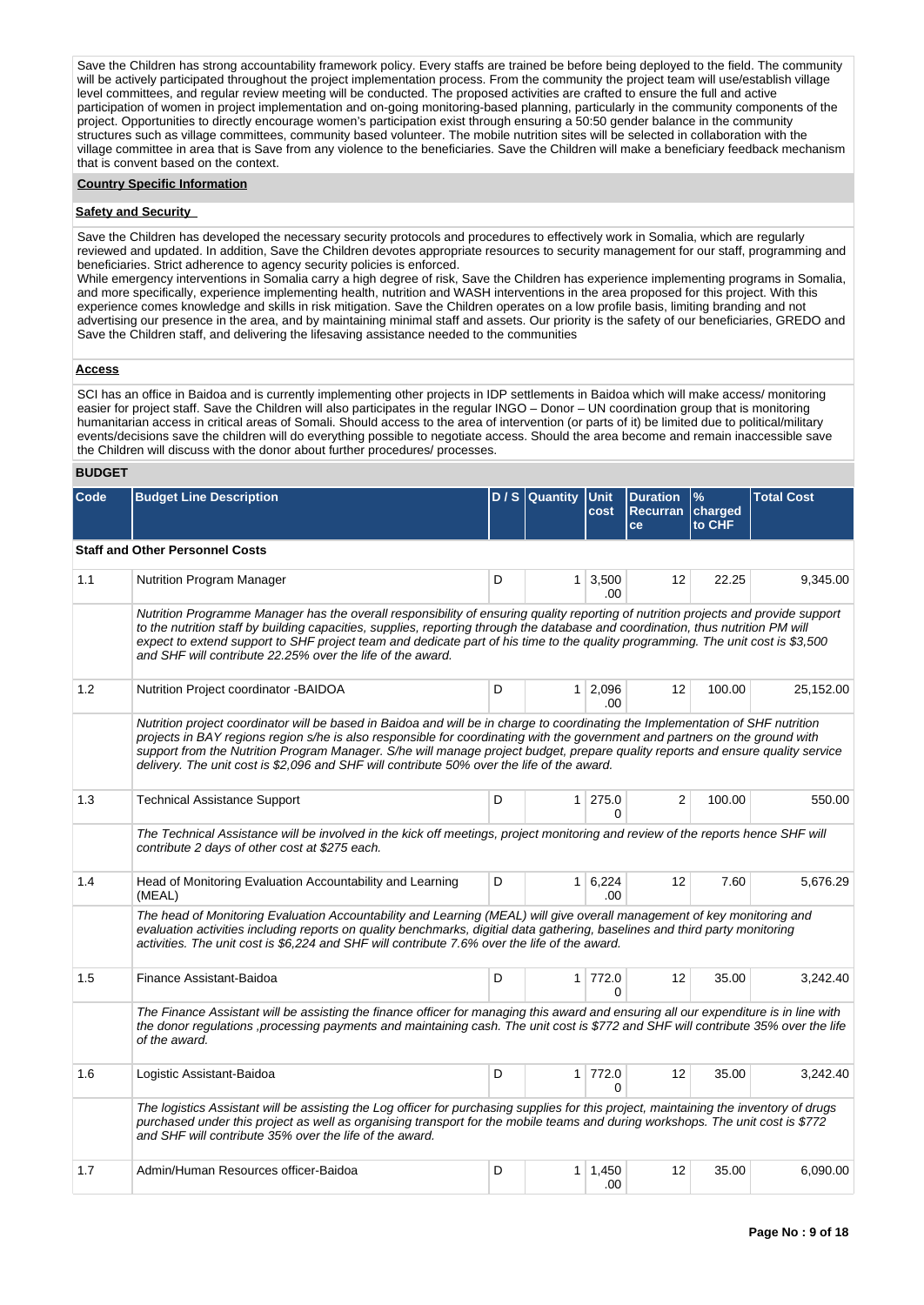|      | The Admin/Human Resources officer will be responsible for recruiting staff the staff, capacity building for staff to ensure they are<br>able to perform there duties effectively and efficiently and performing other HR functions. She/He is also responsible for the<br>admin functions like organising meetings and workshops as well as flight bookings.ms and during workshops. The unit cost is<br>\$1,450 and SHF will contribute 35% over the life of the award.                                                                                                                                                                                                                                                                                                      |   |  |                             |    |        |           |  |  |  |
|------|-------------------------------------------------------------------------------------------------------------------------------------------------------------------------------------------------------------------------------------------------------------------------------------------------------------------------------------------------------------------------------------------------------------------------------------------------------------------------------------------------------------------------------------------------------------------------------------------------------------------------------------------------------------------------------------------------------------------------------------------------------------------------------|---|--|-----------------------------|----|--------|-----------|--|--|--|
| 1.8  | Area Representative                                                                                                                                                                                                                                                                                                                                                                                                                                                                                                                                                                                                                                                                                                                                                           | D |  | $1 \mid 6,550$<br>.00       | 12 | 5.00   | 3,930.00  |  |  |  |
|      | The Area Representative has oversight over the field team in the area where the program is being implemented. The unit cost is<br>\$6,550 and SHF will contribute 5% over the life of the award.                                                                                                                                                                                                                                                                                                                                                                                                                                                                                                                                                                              |   |  |                             |    |        |           |  |  |  |
| 1.9  | Area Awards Coordinator                                                                                                                                                                                                                                                                                                                                                                                                                                                                                                                                                                                                                                                                                                                                                       | D |  | 1 2,096<br>.00              | 12 | 7.00   | 1,760.64  |  |  |  |
|      | This position is primarily responsible for ensuring compliance with donor/Save the Children regulations, contract management,<br>donor reporting and auditing. The unit cost is \$2,096 and SHF will contribute 7% over the life of the award.                                                                                                                                                                                                                                                                                                                                                                                                                                                                                                                                |   |  |                             |    |        |           |  |  |  |
| 1.10 | Area Security Manager                                                                                                                                                                                                                                                                                                                                                                                                                                                                                                                                                                                                                                                                                                                                                         | D |  | $1 \overline{3,275}$<br>.00 | 12 | 7.00   | 2,751.00  |  |  |  |
|      | The person is responsible for conducting security assessment in the field and updating the Area Senior Management Team on<br>the security situation in the areas we operate and come up with Security mitigation plans. The unit cost is \$3,275 and SHF will<br>contribute 7% over the life of the award.                                                                                                                                                                                                                                                                                                                                                                                                                                                                    |   |  |                             |    |        |           |  |  |  |
| 1.11 | Donor reporting Coordinator                                                                                                                                                                                                                                                                                                                                                                                                                                                                                                                                                                                                                                                                                                                                                   | D |  | $1 \mid 3,902$<br>.00       | 12 | 6.40   | 2,996.74  |  |  |  |
|      | The Donor Reporting Coordinator will be responsible for coordinating the reporting process, reviewing the reports against<br>financials and submitting this to the donor and member. The unit cost is \$3,902 and SHF will contribute 6.4% over the life of the<br>award.                                                                                                                                                                                                                                                                                                                                                                                                                                                                                                     |   |  |                             |    |        |           |  |  |  |
| 1.12 | <b>Communication Officer</b>                                                                                                                                                                                                                                                                                                                                                                                                                                                                                                                                                                                                                                                                                                                                                  | D |  | $1 \mid 1,572$<br>.00       | 12 | 10.00  | 1,886.40  |  |  |  |
|      | Communications Officer will support the development of the project narrative report through gathering impact and evidence<br>studies during the implementation of the project. The unit cost is \$1,572 and SHF will contribute 10% over the life of the award.                                                                                                                                                                                                                                                                                                                                                                                                                                                                                                               |   |  |                             |    |        |           |  |  |  |
|      | <b>Section Total</b><br>66,622.87                                                                                                                                                                                                                                                                                                                                                                                                                                                                                                                                                                                                                                                                                                                                             |   |  |                             |    |        |           |  |  |  |
|      | <b>Supplies, Commodities, Materials</b>                                                                                                                                                                                                                                                                                                                                                                                                                                                                                                                                                                                                                                                                                                                                       |   |  |                             |    |        |           |  |  |  |
| 2.1  | Medical equipment and supplies                                                                                                                                                                                                                                                                                                                                                                                                                                                                                                                                                                                                                                                                                                                                                | D |  | $1 \mid 3,567$<br>.84       | 1  | 100.00 | 3,567.84  |  |  |  |
|      | Haemoglobin test Strips : is required for the survey to determine the haemoglobin level of the after taking blood sample, this is a<br>standard way of determining whether children are anaemic or not. The anthropometric equipment (Weight, Height board) is need<br>for screening of children and Pregnant and Lactating Women whether they are malnourished or not. FERROUS fumarate; for the<br>school nutrition Micronutrient supplementation is part of the proposed intervention to fight anaemia in school children as it has<br>impact on cogitation, physical growth and health. See BOQ attached.                                                                                                                                                                 |   |  |                             |    |        |           |  |  |  |
| 2.2  | School baseline and endline nutrition Survey                                                                                                                                                                                                                                                                                                                                                                                                                                                                                                                                                                                                                                                                                                                                  |   |  | 11,36<br>0.20               | 1  | 100.00 | 22,720.40 |  |  |  |
|      | School nutrition is integrating nutrition interventions especially behavioural communication and also Micronutrient<br>supplementation. To the impact of this intervention on the nutritional status as well as positive change in knowledge, attitude and<br>practices of the students there is a need to have baseline and end line survey to measure project impact. The knowledge<br>generated from this baseline end line will help scaling up similar intervention in other schools and preventing malnutrition. we<br>plan on conducting 2 surveys a baseline and end line survey. This should be 18 people who will be conducting the survey-4<br>enumerators, 4 supervisors, 4 medical lab technician, 4 measurers, 1 data clerk and 1 consultant. See BOQ attached. |   |  |                             |    |        |           |  |  |  |
| 2.3  | IEC Materials e.g pamplets and posters for School Nutrition                                                                                                                                                                                                                                                                                                                                                                                                                                                                                                                                                                                                                                                                                                                   | D |  | 1   825.0<br>0              | 1  | 100.00 | 825.00    |  |  |  |
|      | We will print pamplets to be issued to 1500 beneficiaries of the haemoglobin test. These pamplets contains key messages on<br>nutrition needs for the adolescent. The posters will be issued to the school clubs and they will be put up during the club meetings.<br>See BOQ attached                                                                                                                                                                                                                                                                                                                                                                                                                                                                                        |   |  |                             |    |        |           |  |  |  |
| 2.4  | Integrated Management of Acute Malnutrition (IMAM) training<br>for Nutrition staff                                                                                                                                                                                                                                                                                                                                                                                                                                                                                                                                                                                                                                                                                            | D |  | $1 \mid 2,133$<br>.20       | 1  | 100.00 | 2,133.20  |  |  |  |
|      | This will cover the cost of conducting 1 Integrated Management of Acute Malnutrition trainings for 8 participants. The cost of<br>trainings will \$2133.2. The participants will be SCI/GREDO nutrition staff. We estimate we will share 10 different documents per<br>participants hence the figure 40(10*8/2). The documents are Look up tables, 2 WHO WHZ tables (1boy& 1girl), Therapeutic<br>Supplementary Feeding Programme (TSFP) or Pregnant and Lactating Women (PLW) patient card(3) and ration cards(3) and<br>weekly and monthly reporting formats per participant.                                                                                                                                                                                               |   |  |                             |    |        |           |  |  |  |
| 2.5  | Infant and Young Child Feeding (IYCF) training and facilitation<br>mobile nutrition team                                                                                                                                                                                                                                                                                                                                                                                                                                                                                                                                                                                                                                                                                      | D |  | $1 \mid 2,061$<br>.20       | 1  | 100.00 | 2,061.20  |  |  |  |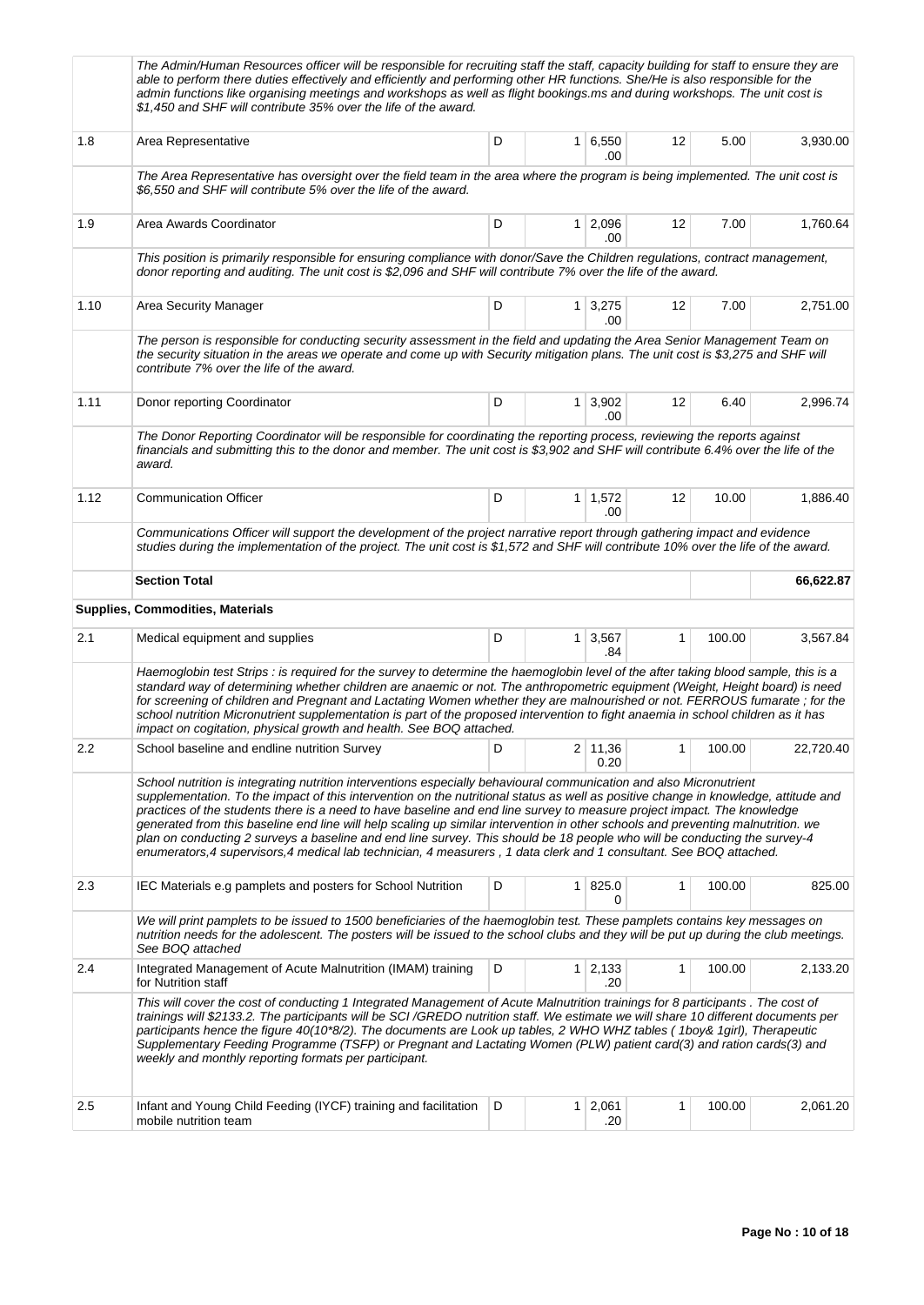|                  | This will cover the cost of conducting Infant and Young Child Feeding (IYCF) trainings for 8 participants. The cost of the training<br>will \$2061.2. The participants will be SCI/GREDO nutrition staff. We plan to photocopy different notes for the participants to<br>familiarize themselves with different key messages. We will print notes on exclusive breastfeeding, breast attachment,<br>complimentary feeding, care practices of under 2yr old and pictorials on the same for each of the 8 participants. Approximately<br>this will be 10 page document per participant hence the unit $80(8*10)$ .                                                                                                                                                                                                                                                                                                                                                                                    |        |                |                       |    |        |           |  |  |
|------------------|-----------------------------------------------------------------------------------------------------------------------------------------------------------------------------------------------------------------------------------------------------------------------------------------------------------------------------------------------------------------------------------------------------------------------------------------------------------------------------------------------------------------------------------------------------------------------------------------------------------------------------------------------------------------------------------------------------------------------------------------------------------------------------------------------------------------------------------------------------------------------------------------------------------------------------------------------------------------------------------------------------|--------|----------------|-----------------------|----|--------|-----------|--|--|
| 2.6              | Infant and Young Child Feeding & Integrated Management of<br>Acute Malnutrition training (screening and active case finding)<br>for Community Nutrition Volunteer (CNV) staff                                                                                                                                                                                                                                                                                                                                                                                                                                                                                                                                                                                                                                                                                                                                                                                                                       | D      |                | $1 \mid 3,390$<br>.40 | 1  | 100.00 | 3,390.40  |  |  |
|                  | This will cover the cost of conducting Community Management of Acute Malnutrition trainings for 80 participants. The total cost of<br>the trainings will be \$3390.40. The participants will be the Community Nutrition Volunteer staff. Community mobilization is big<br>component of Community Management of Acute Malnutrition programs. Community nutrition volunteers will be playing central<br>role in the outreach activities. The will conduct community screening and referrals. This budget will be used to provide training<br>that includes refreshments, stationaries, and to cover the transportation cost -see the budget break down. We plan to print<br>different documents for the team to familiarize and practice with the different templates they will be using such as -admission<br>criteria, Mid Upper arm Circumference cut-offs, look up tables and other key messages. We estimate we will share 10 different<br>documents times 80 participants hence the figure 800. |        |                |                       |    |        |           |  |  |
| 2.7              | Production of Information, Education and Communication<br>(IEC) materials for Community Nutrition Volunteer (CNV) and<br>Infant and Young Child Feeding promotion                                                                                                                                                                                                                                                                                                                                                                                                                                                                                                                                                                                                                                                                                                                                                                                                                                   | 100.00 | 1,254.40       |                       |    |        |           |  |  |
|                  | Information, Education and Communication (IEC) materials or Behavior Change Communication material on key messages<br>related to nutrition and hygiene will be printed and distributed to the nutrition staffs, Community Nutrition Volunteer (CNV), and<br>Mother to Mother Support Group (MtMSG) so that they will be able to use to educate the community. We plan on colour printing<br>and laminating 28 flip charts @ \$44.8 with key messages and drawings to be distributed. each flip chart has 56 pages and<br>printing will be done on both sides.                                                                                                                                                                                                                                                                                                                                                                                                                                       |        |                |                       |    |        |           |  |  |
|                  | <b>Section Total</b>                                                                                                                                                                                                                                                                                                                                                                                                                                                                                                                                                                                                                                                                                                                                                                                                                                                                                                                                                                                |        |                |                       |    |        | 35,952.44 |  |  |
| <b>Equipment</b> |                                                                                                                                                                                                                                                                                                                                                                                                                                                                                                                                                                                                                                                                                                                                                                                                                                                                                                                                                                                                     |        |                |                       |    |        |           |  |  |
| 3.1              | Laptops for the project staff                                                                                                                                                                                                                                                                                                                                                                                                                                                                                                                                                                                                                                                                                                                                                                                                                                                                                                                                                                       | D      |                | $1 \mid 1,650$<br>.00 | 1  | 100.00 | 1,650.00  |  |  |
|                  | The laptop will be used by the nutrition program coordinator in Baidoa. The cost of the laptop is \$1,650 this is based on the cost<br>we have paid for the recent laptops that we have purchased. We plan on recruiting these staff purposely for this project hence the<br>need to purchase the laptop.                                                                                                                                                                                                                                                                                                                                                                                                                                                                                                                                                                                                                                                                                           |        |                |                       |    |        |           |  |  |
|                  | <b>Section Total</b>                                                                                                                                                                                                                                                                                                                                                                                                                                                                                                                                                                                                                                                                                                                                                                                                                                                                                                                                                                                |        |                |                       |    |        | 1,650.00  |  |  |
| <b>Travel</b>    |                                                                                                                                                                                                                                                                                                                                                                                                                                                                                                                                                                                                                                                                                                                                                                                                                                                                                                                                                                                                     |        |                |                       |    |        |           |  |  |
| 5.1              | Staff Travel Costs - Perdiem, Flights and Accomodation                                                                                                                                                                                                                                                                                                                                                                                                                                                                                                                                                                                                                                                                                                                                                                                                                                                                                                                                              | S      | 1 <sup>1</sup> | 6,675<br>.00          | 1  | 100.00 | 6,675.00  |  |  |
|                  | The Nutrition Program Manager and Project Coordinator will be traveling to the field sites for kick off meetings, implementation of<br>the project such as trainings and monitoring the implementation of the project. It also includes travel cost for the Area<br>representative and the Area Finance manager for the kick off meeting, monitoring & review and close out meetings It also<br>includes travel cost for the Head of Monitoring Evaluation Accountability and Learning (MEAL) and the donor reporting<br>coordinator for the kick off meeting and monitoring visit. The BOQ is attached with the breakdown.                                                                                                                                                                                                                                                                                                                                                                         |        |                |                       |    |        |           |  |  |
|                  | <b>Section Total</b>                                                                                                                                                                                                                                                                                                                                                                                                                                                                                                                                                                                                                                                                                                                                                                                                                                                                                                                                                                                |        |                |                       |    |        | 6,675.00  |  |  |
|                  | <b>Transfers and Grants to Counterparts</b>                                                                                                                                                                                                                                                                                                                                                                                                                                                                                                                                                                                                                                                                                                                                                                                                                                                                                                                                                         |        |                |                       |    |        |           |  |  |
| 6.1              | Nutrition counselor - School Nutrition _GREDO                                                                                                                                                                                                                                                                                                                                                                                                                                                                                                                                                                                                                                                                                                                                                                                                                                                                                                                                                       | D      |                | 2 450.0<br>0          | 12 | 100.00 | 10,800.00 |  |  |
|                  | School nutrition Counselor will be responsible for the promotion and counselling activities for the students in the school, it will<br>also support school nutrition clubs and provide technical guidance. She/He will also conduct nutrition education session within the<br>school. The person will spend 100% of his time on this project and SHF will contribute 100% of the time spent on this project                                                                                                                                                                                                                                                                                                                                                                                                                                                                                                                                                                                         |        |                |                       |    |        |           |  |  |
| 6.2              | School Nutrition Nurse - School Nutrition_ GREDO                                                                                                                                                                                                                                                                                                                                                                                                                                                                                                                                                                                                                                                                                                                                                                                                                                                                                                                                                    | D      |                | 2   500.0<br>0        | 12 | 100.00 | 12,000.00 |  |  |
|                  | School Nutrition nurse will be responsible to regular screening of children, and micro nutrient supplementation for the student.<br>The person will spend 100% of his time on this project and SHF will contribute 100% of the time spent on this project                                                                                                                                                                                                                                                                                                                                                                                                                                                                                                                                                                                                                                                                                                                                           |        |                |                       |    |        |           |  |  |
| 6.3              | Infant and Young Child Feeding (IYCF) counselors _GREDO                                                                                                                                                                                                                                                                                                                                                                                                                                                                                                                                                                                                                                                                                                                                                                                                                                                                                                                                             | D      | 1              | 450.0<br>0            | 12 | 100.00 | 5,400.00  |  |  |
|                  | Infant and Young Child Feeding (IYCF) Counsellor will be primarily responsible for IYCF promotion and counselling. They will<br>provide counselling for mothers with difficulties in adapting optimal IYCF practices, do follow up with mothers, responsible in<br>conducting IYCF promotion sessions in the treatment centres and in the community. They will also responsible to support the<br>recruitment of mother supporting groups, provide training and continues support. The unit cost is \$450 and SHF will contribute<br>100% over the life of the award.                                                                                                                                                                                                                                                                                                                                                                                                                               |        |                |                       |    |        |           |  |  |
| 6.4              | Nurse_GREDO                                                                                                                                                                                                                                                                                                                                                                                                                                                                                                                                                                                                                                                                                                                                                                                                                                                                                                                                                                                         | D      |                | 2   500.0<br>0        | 12 | 100.00 | 12,000.00 |  |  |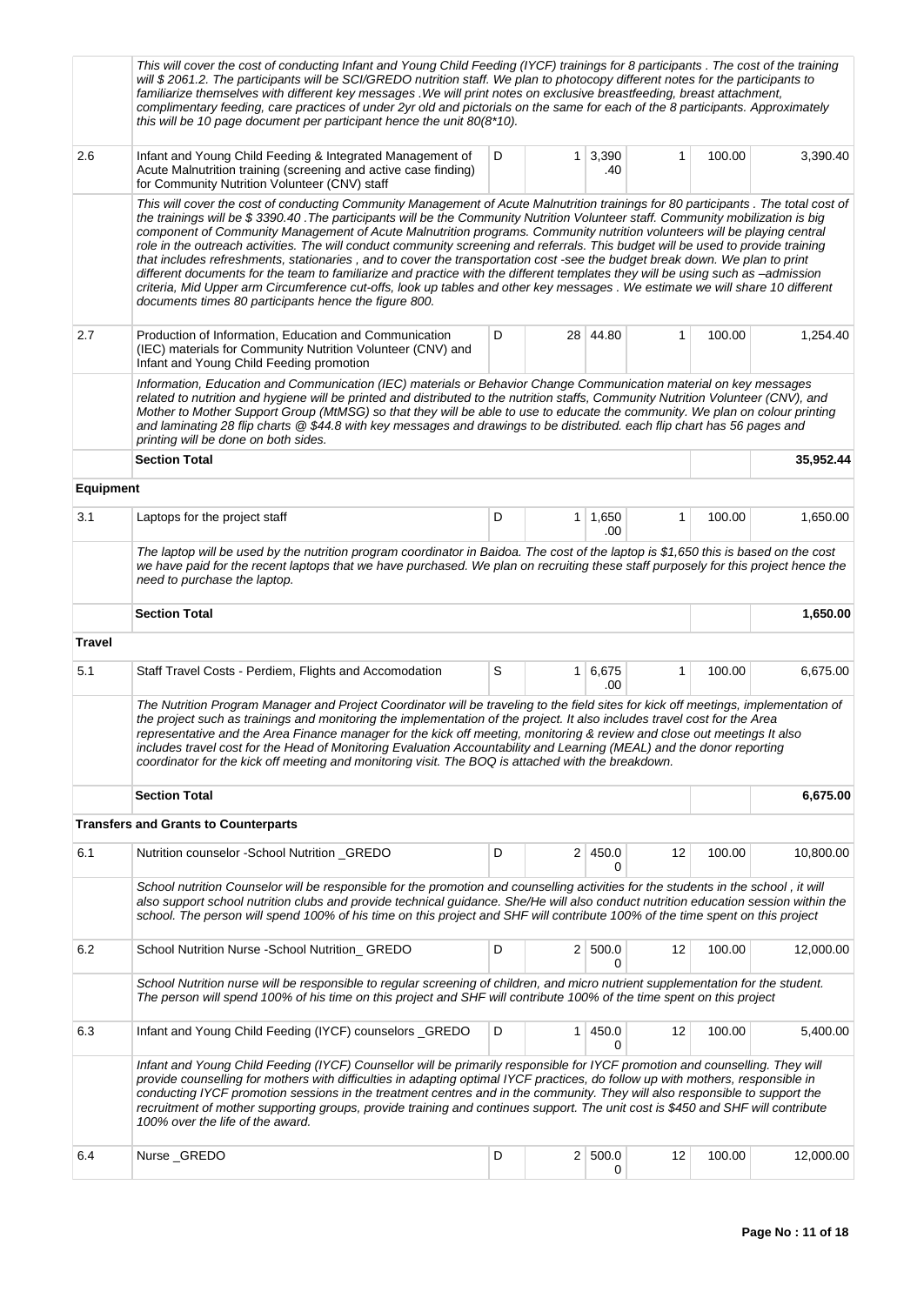|      | Therapeutic Supplementary Feeding Programme nurses will perform day to day work of treatment and medical check of for<br>children admitted to the Therapeutic Supplementary Feeding Programme program and provide the treatment/refer cases that<br>need referral to health facilities, the cost/incentive (equivalent to current) of nurses will be covered from SHF grant. The unit cost<br>is \$500 and SHF will contribute 100% over the life of the award.                                        |   |              |                       |              |        |           |
|------|--------------------------------------------------------------------------------------------------------------------------------------------------------------------------------------------------------------------------------------------------------------------------------------------------------------------------------------------------------------------------------------------------------------------------------------------------------------------------------------------------------|---|--------------|-----------------------|--------------|--------|-----------|
| 6.5  | Measurers_GREDO                                                                                                                                                                                                                                                                                                                                                                                                                                                                                        | D |              | 2   450.0<br>0        | 12           | 100.00 | 10,800.00 |
|      | Measures are responsible in screening children and pregnant and lactating mothers by taking their anthropometric measures,<br>and identify children and pregnant and lactating mothers who are eligible to the program- they will take Mid Upper arm<br>Circumference, weight, height following correct procedure as per the guideline. The unit cost is \$450 and SHF will contribute<br>100% over the life of the award.t                                                                            |   |              |                       |              |        |           |
| 6.6  | Community Mobilizer_GREDO                                                                                                                                                                                                                                                                                                                                                                                                                                                                              | D |              | 2 400.0<br>0          | 12           | 100.00 | 9,600.00  |
|      | Community Mobilizers will be responsible for community mobilization and supervision of Community Nutrition Volunteers. The<br>unit cost is \$400 and SHF will contribute 100% over the life of the award.                                                                                                                                                                                                                                                                                              |   |              |                       |              |        |           |
| 6.7  | Human Resources & Admin Officer-GREDO                                                                                                                                                                                                                                                                                                                                                                                                                                                                  | D |              | $1 \mid 1,000$<br>.00 | 12           | 15.00  | 1,800.00  |
|      | The Human Resources/Admin officer will be responsible for recruiting staff the staff, capacity building for staff to ensure they are<br>able to perform there duties effectively and efficiently and performing other Human Resources functions. She/He is also<br>responsible for the admin functions like organizing meetings and workshops as well as flight bookings.ms and during workshops.<br>The unit cost is \$1,000 and SHF will contribute 15% over the life of the award.                  |   |              |                       |              |        |           |
| 6.8  | Head of Program-GREDO                                                                                                                                                                                                                                                                                                                                                                                                                                                                                  | D |              | $1 \mid 2,500$<br>.00 | 12           | 15.00  | 4,500.00  |
|      | The Head of program has the overall responsibility of managing this project and ensuring that the activities are implemented<br>according to the minimum standards. The unit cost is \$2,500 and SHF will contribute 15% over the life of the award.                                                                                                                                                                                                                                                   |   |              |                       |              |        |           |
| 6.9  | Accountant-GREDO                                                                                                                                                                                                                                                                                                                                                                                                                                                                                       | D |              | 1 700.0<br>0          | 12           | 16.00  | 1,344.00  |
|      | The Accountant will be responsible for processing payments and maintaining cash. The unit cost is \$700 and SHF will contribute<br>16% over the life of the award.                                                                                                                                                                                                                                                                                                                                     |   |              |                       |              |        |           |
| 6.10 | Logistics Officer-GREDO                                                                                                                                                                                                                                                                                                                                                                                                                                                                                | D |              | $1 \mid 1,000$<br>.00 | 12           | 18.00  | 2,160.00  |
|      | The Logistics officer-Gredo will be responsible for purchasing supplies for this project, maintaining the inventory of drugs<br>purchased under this project as well as organizing transport for the mobile teams and during workshops. The unit cost is \$1,000<br>and SHF will contribute 18% over the life of the award.                                                                                                                                                                            |   |              |                       |              |        |           |
| 6.11 | Finance Officer-GREDO                                                                                                                                                                                                                                                                                                                                                                                                                                                                                  | D |              | $1 \mid 1,000$<br>.00 | 12           | 18.00  | 2,160.00  |
|      | The Finance officer will be responsible for managing this award, doing bank reconciliation, approving payments and ensuring all<br>our expenditure is in line with the donor regulations. The unit cost is \$1,000 and SHF will contribute 18% over the life of the<br>award.                                                                                                                                                                                                                          |   |              |                       |              |        |           |
| 6.12 | Monitoring Evaluation Accountability and Learning<br>officer_GREDO                                                                                                                                                                                                                                                                                                                                                                                                                                     | D |              | $1 \mid 1,000$<br>.00 | 12           | 20.00  | 2,400.00  |
|      | The Monitoring Evaluation Accountability and Learning Officer will be responsible for achieving the target beneficiary of the<br>project, checking activities are implemented in line with the minimum quality standards and ensuring our beneficiaries are aware<br>of the hot lines and the complaint mechanism put it place. The unit cost is \$1,000 and SHF will contribute 20% over the life of the<br>award.                                                                                    |   |              |                       |              |        |           |
| 6.13 | Vehicle hire for School nutrition team, & supervision_GREDO                                                                                                                                                                                                                                                                                                                                                                                                                                            | D | $\mathbf{1}$ | 1,800<br>.00          | 12           | 100.00 | 21,600.00 |
|      | SCI will hire a vehicle to be used for transporting the school nutrition team to the different schools for testing, club activities and<br>health education and counselling. CHF will contribute 100% of the cost over the life of the award. The unit costs is \$1800.                                                                                                                                                                                                                                |   |              |                       |              |        |           |
| 6.14 | Infant and Young Child Feeding for Support mother groups<br>staff_GREDO                                                                                                                                                                                                                                                                                                                                                                                                                                | D |              | $1 \mid 2,044$<br>.40 | $\mathbf{1}$ | 100.00 | 2,044.40  |
|      | This will cover the cost of conducting 20 trainings for 10 participants each. We will be operating in 20 sites hence we will have 10<br>groups in total and we will conduct a training for each site. We will use the Information, Education and Communication (IEC)<br>materials for this trainings hence no need to print.                                                                                                                                                                           |   |              |                       |              |        |           |
| 6.15 | Clean drinking water for Therapeutic Supplementary Feeding<br>Programme beneficiaries_GREDO                                                                                                                                                                                                                                                                                                                                                                                                            | D | 800          | 0.09                  | 12           | 100.00 | 864.00    |
|      | During the Therapeutic Supplementary Feeding Programme days children will need clean water. Usually we encourage the<br>mothers to give clean water with the Ready to Use Supplementary Food. These budget is included to make sure that children<br>and caretakers are getting clean water in the Therapeutic Supplementary Feeding Programme. Each of the 2 TSFP sites will use<br>20 litres of water per day for 20 days a month(2*20days*20litres)=800 for the 12 months and each litre is \$0.09. |   |              |                       |              |        |           |
| 6.16 | Furniture for mobile team (Chairs and Tables) _GREDO                                                                                                                                                                                                                                                                                                                                                                                                                                                   | D | 1            | 800.0<br>0            | 1            | 100.00 | 800.00    |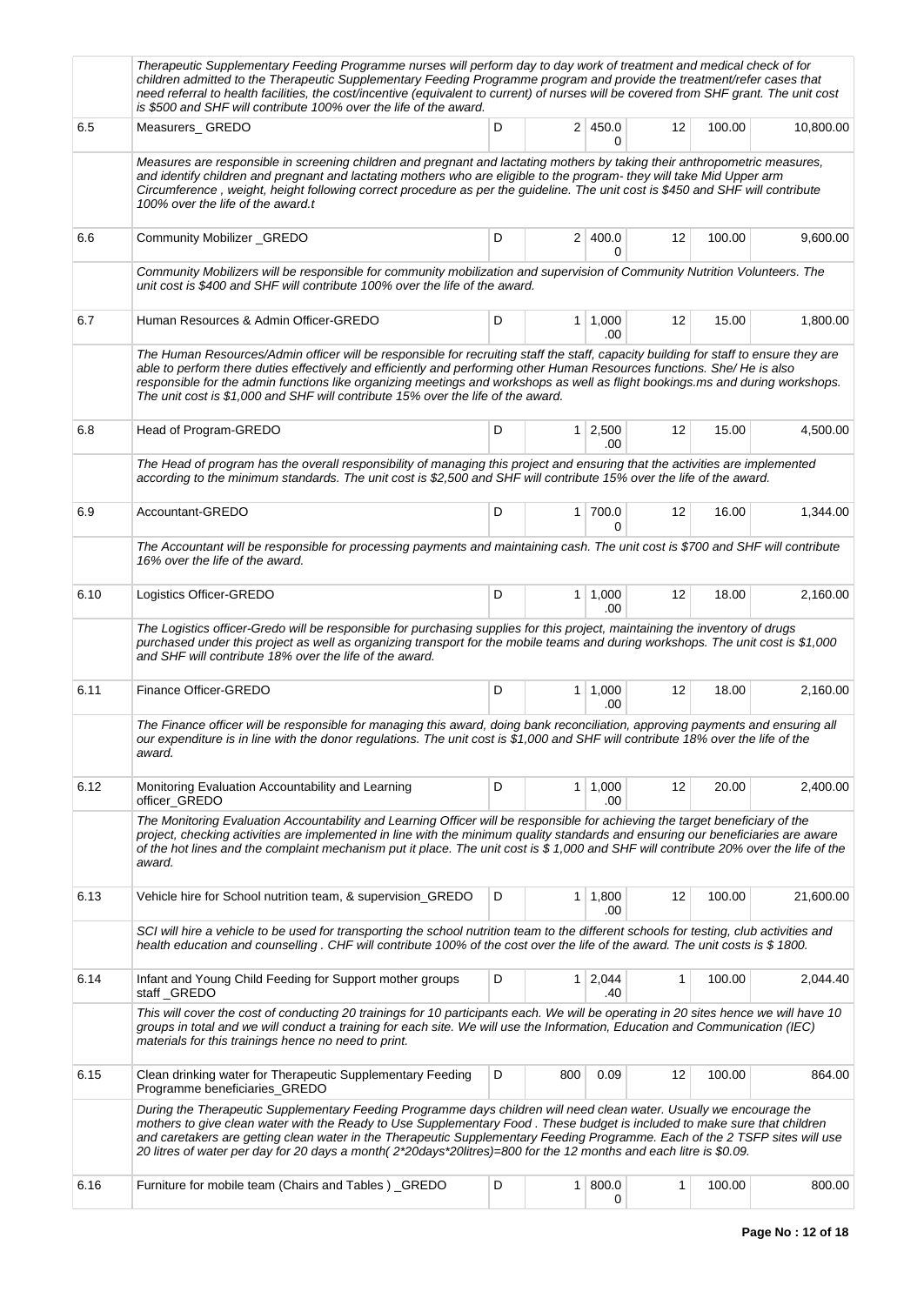|                         | These budget will be used to procure Chairs, tables and materials for mobile nutrition team during consultation in Internally<br>Displaced Person settlement. The price of the materials is based on the local markets . see the BOQ                                                                                                                                                                                                                                                                              |   |                |                       |                   |        |            |
|-------------------------|-------------------------------------------------------------------------------------------------------------------------------------------------------------------------------------------------------------------------------------------------------------------------------------------------------------------------------------------------------------------------------------------------------------------------------------------------------------------------------------------------------------------|---|----------------|-----------------------|-------------------|--------|------------|
| 6.17                    | Community Nutrition volunteers incentives _ GREDO                                                                                                                                                                                                                                                                                                                                                                                                                                                                 | D |                | 8 50.00               | 12                | 100.00 | 4,800.00   |
|                         | Community volunteers responsible for active case finding, referral and follow-up and tracing defaulters, attached to Therapeutic<br>Supplementary Feeding Programme team. 4 Community Nutrition Volunteer will be recruited for each of the 2 teams = $8$                                                                                                                                                                                                                                                         |   |                |                       |                   |        |            |
| 6.18                    | Vehicle hire for herapeutic Supplementary Feeding<br>Programme mobile teams at field level                                                                                                                                                                                                                                                                                                                                                                                                                        | D |                | $2 \mid 1,800$<br>.00 | 12                | 100.00 | 43,200.00  |
|                         | There are 2 mobile teams each team will be assigned a vehicle for the period of the project which they will use for the daily<br>herapeutic Supplementary Feeding Programme activities. The cost of hiring the vehicle is \$1800 for 12 months. SHF will<br>contribute 100%.                                                                                                                                                                                                                                      |   |                |                       |                   |        |            |
| 6.19                    | Staff Travel Costs - Perdiem, Flights and Accomodation<br>_GREDO                                                                                                                                                                                                                                                                                                                                                                                                                                                  | D |                | $1 \mid 4,420$<br>.00 | 1                 | 100.00 | 4,420.00   |
|                         | The Nutrition Program Manager and Head of Program will be traveling to the field for implementation of the project such as<br>trainings and monitoring the implementation of the project. It also includes travel cost for the Finance officer/accountant during<br>submission of documents and liquidation of the finance documents. The BOQ is attached with the breakdown.                                                                                                                                     |   |                |                       |                   |        |            |
| 6.20                    | Gredo Office Support costs                                                                                                                                                                                                                                                                                                                                                                                                                                                                                        | D |                | $1 \mid 6,923$<br>.40 | $\mathbf{1}$      | 100.00 | 6,923.40   |
|                         | This includes the cost of electricity and water for the partners office. The unit cost is \$686.50 and CHF will contribute 15%. It also<br>includes the cost of office stationery for the partners office. The unit cost is \$113.25 and SHF will contribute 30%. Cost of internet<br>for the partner is also included at a unit cost is \$800 and SHF will contribute 15%. Finally cost of paying office rent for the partners<br>office. The unit cost is \$2,000 and SHF will contribute 16%. See BOQ attached |   |                |                       |                   |        |            |
|                         | <b>Section Total</b>                                                                                                                                                                                                                                                                                                                                                                                                                                                                                              |   |                |                       |                   |        | 159,615.80 |
|                         | <b>General Operating and Other Direct Costs</b>                                                                                                                                                                                                                                                                                                                                                                                                                                                                   |   |                |                       |                   |        |            |
| 7.1                     | Office Rent                                                                                                                                                                                                                                                                                                                                                                                                                                                                                                       | S |                | $1 \mid 4,650$<br>.00 | 12                | 12.00  | 6,696.00   |
|                         | This is the cost of paying office rent in baidoa where this project is being implemented. The office will be occupied by project staff<br>who will be doing project implementation and monitoring and other support staff. The baidoa office will be devoted to the direction<br>and co-ordination of the various project activities. SHF will contribute 12% over the life of the award.                                                                                                                         |   |                |                       |                   |        |            |
| 7.2                     | Utilities (Water-\$100 and Electricity-\$150)                                                                                                                                                                                                                                                                                                                                                                                                                                                                     | S | 1 <sup>1</sup> | 250.0<br>$\Omega$     | $12 \overline{ }$ | 12.00  | 360.00     |
|                         | This is the cost of office utility(electricity-\$150 and water -\$100) bill in Baidoa the unit cost is \$250 per month and SHF will<br>contribute 12% over the life of the award.                                                                                                                                                                                                                                                                                                                                 |   |                |                       |                   |        |            |
| 7.3                     | Contribution to Bank Charges                                                                                                                                                                                                                                                                                                                                                                                                                                                                                      | S |                | $1 \mid 2,802$<br>.00 | 1                 | 100.00 | 2,802.00   |
|                         | This will cover all charges and fees made to the bank as a result of transfer of funds to different suppliers who will provide either<br>goods or services to support this project in Baidoa and staff and consultants salaries in Baidoa. All transfers will be done through<br>Dahabshil and the bank rate will be 1% of the total direct project cost.                                                                                                                                                         |   |                |                       |                   |        |            |
|                         | <b>Section Total</b>                                                                                                                                                                                                                                                                                                                                                                                                                                                                                              |   |                |                       |                   |        | 9,858.00   |
| <b>SubTotal</b>         |                                                                                                                                                                                                                                                                                                                                                                                                                                                                                                                   |   | 884.00         |                       |                   |        | 280,374.11 |
| Direct                  |                                                                                                                                                                                                                                                                                                                                                                                                                                                                                                                   |   |                |                       |                   |        | 263,841.11 |
| Support                 |                                                                                                                                                                                                                                                                                                                                                                                                                                                                                                                   |   |                |                       |                   |        | 16,533.00  |
| <b>PSC Cost</b>         |                                                                                                                                                                                                                                                                                                                                                                                                                                                                                                                   |   |                |                       |                   |        |            |
| <b>PSC Cost Percent</b> |                                                                                                                                                                                                                                                                                                                                                                                                                                                                                                                   |   |                |                       |                   |        | 7.00       |
| <b>PSC Amount</b>       |                                                                                                                                                                                                                                                                                                                                                                                                                                                                                                                   |   |                |                       |                   |        | 19,626.19  |
| <b>Total Cost</b>       |                                                                                                                                                                                                                                                                                                                                                                                                                                                                                                                   |   |                |                       |                   |        | 300,000.30 |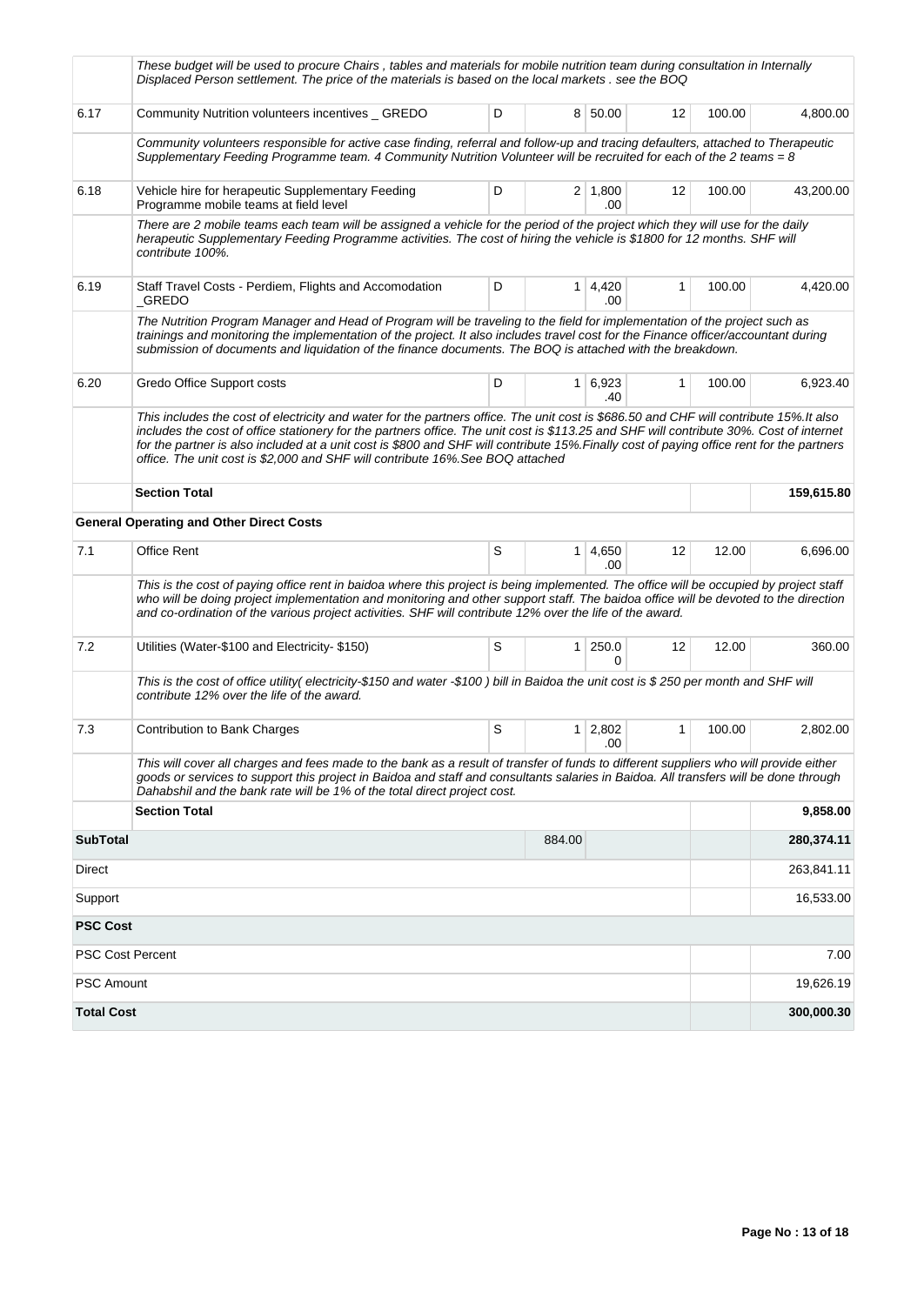## **Project Locations**

| <b>Location</b>                       | <b>Estimated</b><br>percentage<br>of budget<br>for each<br><b>location</b> | <b>Estimated number of beneficiaries</b><br>for each location |              |                   |       |              | <b>Activity Name</b>                                                                                                                                                                                                                                                                                                                                                                                                                                                                                                                                                                                                                                                                                                                                                                                                                                                                                                                                                                                                                   |
|---------------------------------------|----------------------------------------------------------------------------|---------------------------------------------------------------|--------------|-------------------|-------|--------------|----------------------------------------------------------------------------------------------------------------------------------------------------------------------------------------------------------------------------------------------------------------------------------------------------------------------------------------------------------------------------------------------------------------------------------------------------------------------------------------------------------------------------------------------------------------------------------------------------------------------------------------------------------------------------------------------------------------------------------------------------------------------------------------------------------------------------------------------------------------------------------------------------------------------------------------------------------------------------------------------------------------------------------------|
|                                       |                                                                            | <b>Men</b>                                                    | <b>Women</b> | <b>Boys</b>       | Girls | <b>Total</b> |                                                                                                                                                                                                                                                                                                                                                                                                                                                                                                                                                                                                                                                                                                                                                                                                                                                                                                                                                                                                                                        |
| Bay -> Baidoa -> Bulaas               | 8                                                                          | 65                                                            | 730          | 44                | 44    |              | 883 Activity 3.1.1 : Conduct nutrition education<br>sessions at the schools, and provide nutrition<br>counselling for students<br>Activity 3.1.2 : Establish school nutrition Club                                                                                                                                                                                                                                                                                                                                                                                                                                                                                                                                                                                                                                                                                                                                                                                                                                                     |
| Bay -> Baidoa -> Burey Mannas         | 5                                                                          | 84                                                            | 963          | 59                | 59    |              | 1,165 Activity 3.1.1 : Conduct nutrition education<br>sessions at the schools, and provide nutrition<br>counselling for students                                                                                                                                                                                                                                                                                                                                                                                                                                                                                                                                                                                                                                                                                                                                                                                                                                                                                                       |
| Bay -> Baidoa -> Aaminow              | 6                                                                          | 107                                                           | 1,234        | 75                | 75    | 1,491        | Activity 2.1.1 : Conduct nutrition, hygiene and<br>health education for community and care-takers<br>attending TSFP                                                                                                                                                                                                                                                                                                                                                                                                                                                                                                                                                                                                                                                                                                                                                                                                                                                                                                                    |
| Bay -> Baidoa -> Aleemi               | $\overline{7}$                                                             | 117                                                           | 1,350        | 82                | 82    |              | 1,631 Activity 1.1.3 : Admission of pregnant and<br>lactating women with MAM into TSFP program                                                                                                                                                                                                                                                                                                                                                                                                                                                                                                                                                                                                                                                                                                                                                                                                                                                                                                                                         |
| Bay -> Baidoa -> Gaal-Diid            | 2                                                                          | 64                                                            | 730          | 44                | 44    |              | 882 Activity 3.1.2 : Establish school nutrition Club                                                                                                                                                                                                                                                                                                                                                                                                                                                                                                                                                                                                                                                                                                                                                                                                                                                                                                                                                                                   |
| Bay -> Baidoa -> Goof-Mareer<br>Yerey | $\overline{7}$                                                             | 119                                                           | 1,365        | 83                | 83    |              | 1,650 Activity 1.1.1 : Conduct active case finding in the<br>community through regular community nutritional<br>screening, social mobilization by trained<br>community nutrition volunteers and nutrition<br>teams                                                                                                                                                                                                                                                                                                                                                                                                                                                                                                                                                                                                                                                                                                                                                                                                                     |
| Bay -> Baidoa -> Haween               | 3                                                                          | 44                                                            | 511          | 31                | 31    | 617          | Activity 1.1.2 : Admission of children 6-59 months<br>with MAM into TSFP program. This will include<br>OTP discharges<br>Activity 1.1.3 : Admission of pregnant and<br>lactating women with MAM into TSFP program<br>Activity 2.1.1 : Conduct nutrition, hygiene and<br>health education for community and care-takers<br>attending TSFP                                                                                                                                                                                                                                                                                                                                                                                                                                                                                                                                                                                                                                                                                               |
| Bay -> Baidoa -> Hayaado              | 6                                                                          | 107                                                           | 1,241        | 75                | 75    |              | 1,498 Activity 3.1.3 : Conduct baseline and end line<br>nutrition surveys (School nutrition survey)                                                                                                                                                                                                                                                                                                                                                                                                                                                                                                                                                                                                                                                                                                                                                                                                                                                                                                                                    |
| Bay -> Baidoa -> Baahini              | 6                                                                          | 115                                                           | 1,270        | 77                | 77    | 1,539        | Activity 2.1.2 : Conduct training for community<br>volunteers on key nutrition/health/hygiene<br>messaging,                                                                                                                                                                                                                                                                                                                                                                                                                                                                                                                                                                                                                                                                                                                                                                                                                                                                                                                            |
| Bay -> Baidoa -> Idale                | 6                                                                          | 174                                                           | 1,686        | 61                | 61    |              | 1,982 Activity 3.1.4 : Supplementation of micronutrient<br>for student                                                                                                                                                                                                                                                                                                                                                                                                                                                                                                                                                                                                                                                                                                                                                                                                                                                                                                                                                                 |
| Bay -> Baidoa -> Jannal               | 6                                                                          | 111                                                           | 1,277        | 78                | 78    | 1,544        | Activity 1.1.1 : Conduct active case finding in the<br>community through regular community nutritional<br>screening, social mobilization by trained<br>community nutrition volunteers and nutrition<br>teams<br>Activity 1.1.2 : Admission of children 6-59 months<br>with MAM into TSFP program. This will include<br>OTP discharges                                                                                                                                                                                                                                                                                                                                                                                                                                                                                                                                                                                                                                                                                                  |
| Bay -> Baidoa -> Baidoa               | 12                                                                         | 233                                                           |              | 3,065 3,898 3,898 |       |              | 11,09 Activity 1.1.1 : Conduct active case finding in the<br>4 community through regular community nutritional<br>screening, social mobilization by trained<br>community nutrition volunteers and nutrition<br>teams<br>Activity 1.1.2 : Admission of children 6-59 months<br>with MAM into TSFP program. This will include<br>OTP discharges<br>Activity 1.1.3 : Admission of pregnant and<br>lactating women with MAM into TSFP program<br>Activity 2.1.1 : Conduct nutrition, hygiene and<br>health education for community and care-takers<br>attending TSFP<br>Activity 2.1.2 : Conduct training for community<br>volunteers on key nutrition/health/hygiene<br>messaging,<br>Activity 3.1.1 : Conduct nutrition education<br>sessions at the schools, and provide nutrition<br>counselling for students<br>Activity 3.1.2 : Establish school nutrition Club<br>Activity 3.1.3 : Conduct baseline and end line<br>nutrition surveys (School nutrition survey)<br>Activity 3.1.4 : Supplementation of micronutrient<br>for student |